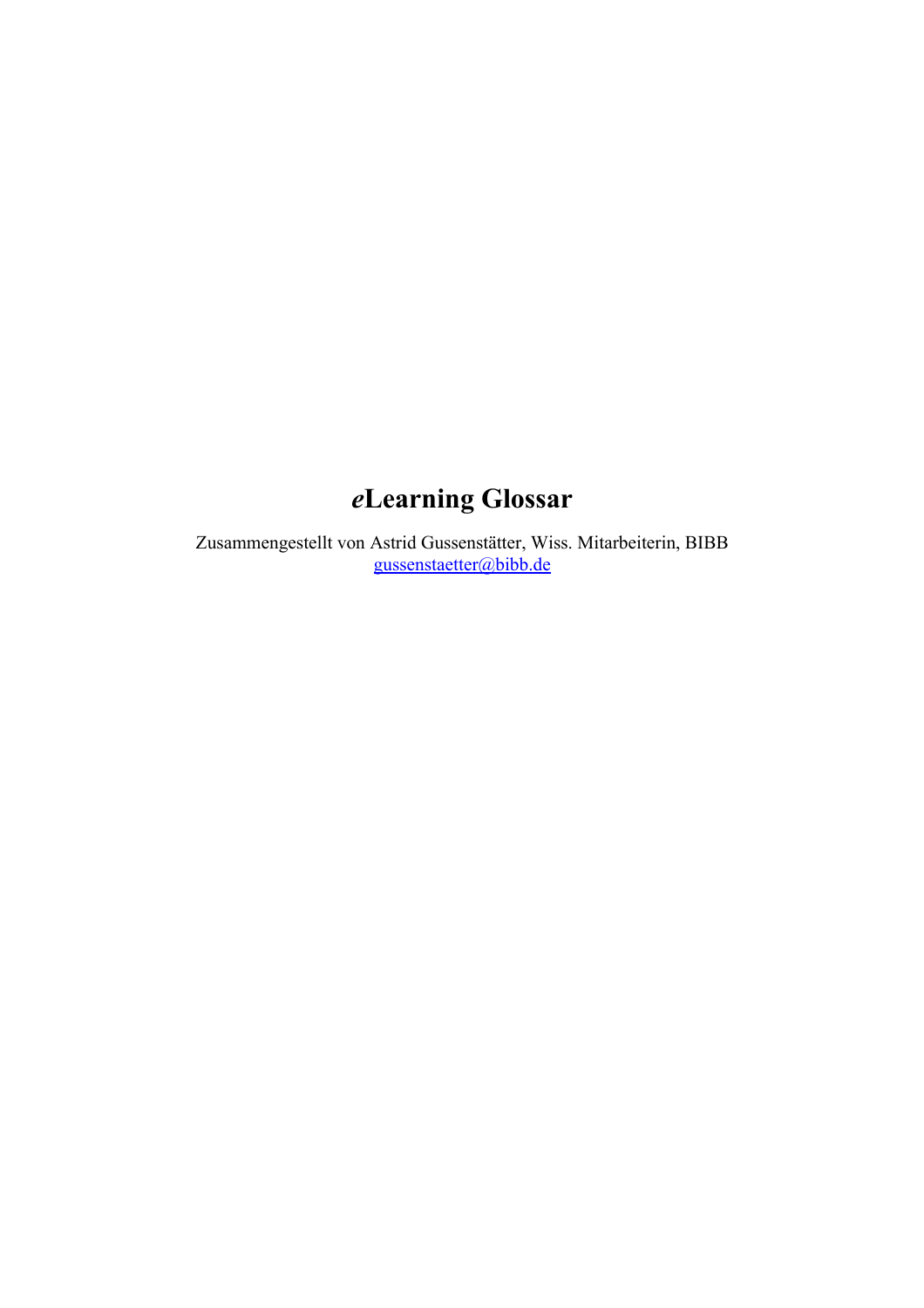| D. |    |
|----|----|
|    |    |
|    |    |
|    |    |
|    |    |
|    |    |
|    | 10 |
|    |    |
|    |    |
|    |    |
|    |    |
|    |    |
|    |    |
|    |    |
|    |    |
|    |    |
|    |    |
|    |    |
|    |    |
|    |    |
|    |    |
|    |    |
|    |    |
|    |    |

## eLearning Glossar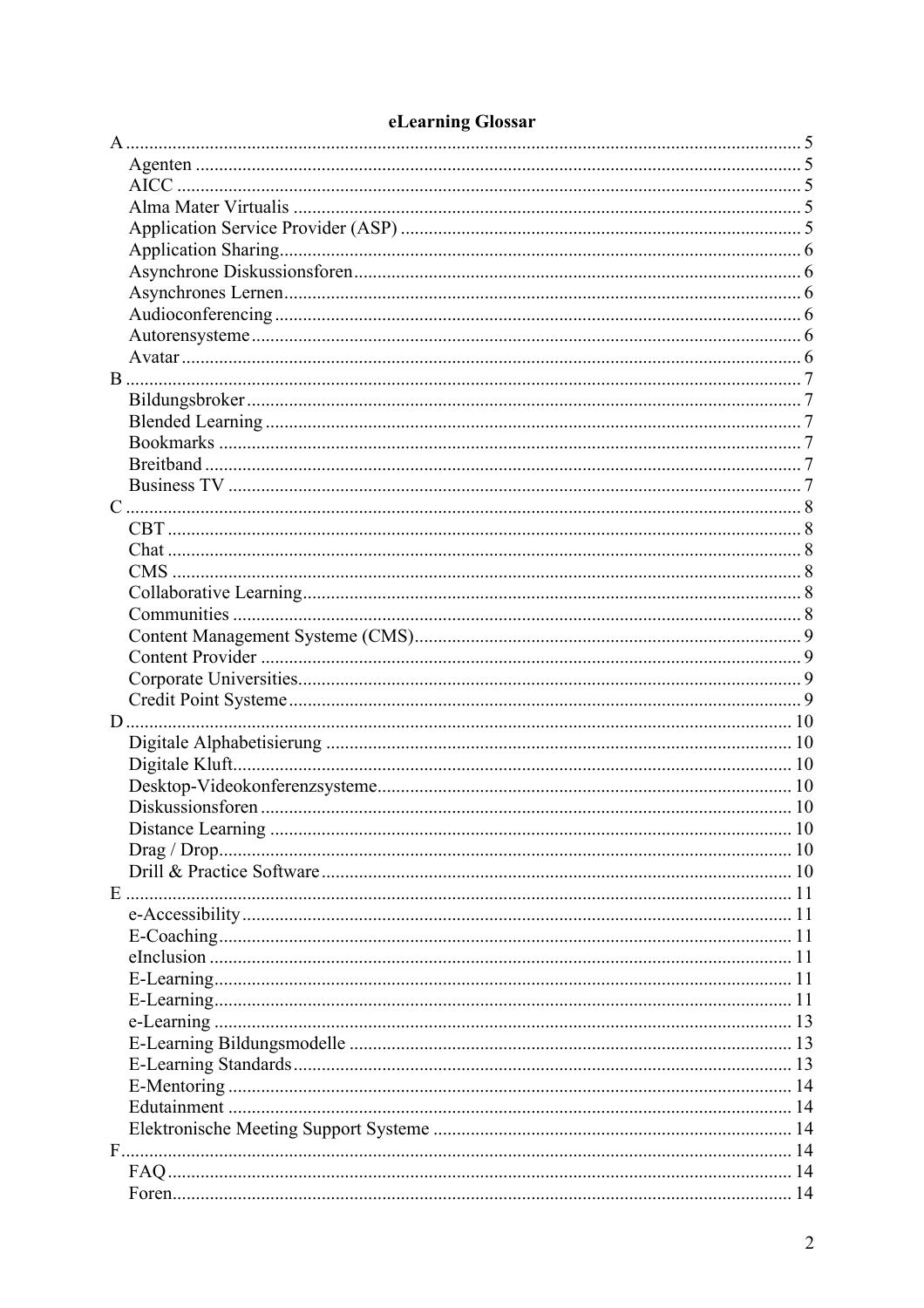|    | <b>LTSC</b> |  |
|----|-------------|--|
| M  |             |  |
|    |             |  |
|    |             |  |
|    |             |  |
|    |             |  |
|    |             |  |
|    |             |  |
|    |             |  |
|    |             |  |
|    |             |  |
|    |             |  |
| P. |             |  |
|    |             |  |
|    |             |  |
|    |             |  |
|    |             |  |
|    |             |  |
|    |             |  |
|    |             |  |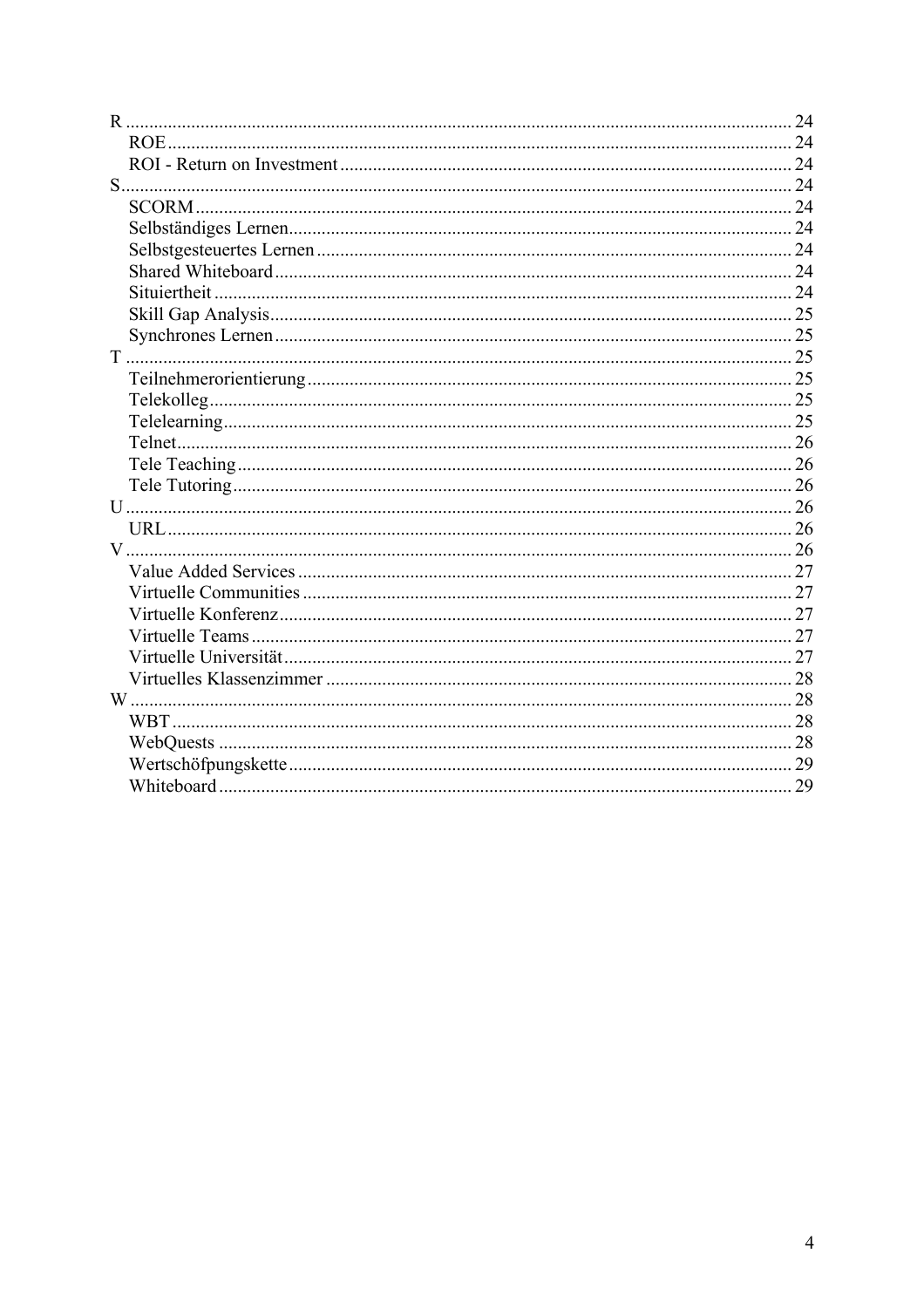## <span id="page-4-0"></span>**A**

## **ADL**

Advanced Distributed Learning - Organisation des amerikanischen Verteidigungsministeriums, die Standardisierungmodelle für E-Learning entwickelt. Quelle: [http://www.global-learning.de/g-learn/cgi-bin/gl\\_userpage.cgi?StructuredContent=ml0801](http://www.global-learning.de/g-learn/cgi-bin/gl_userpage.cgi?StructuredContent=ml0801)

## **Agenten**

Agenten sind Computerprogramme, die in einer elektronischen Umgebung etwa im Internet oder in einem Anwendungsprogramm, etwas tun, was i.d.R. auch reale Personen mit entsprechenden Hilfsmitteln für die Benutzer tun könnten (Suche im www oder Tutoring). Es wird also in gewisser Weise eine zwischenmenschliche (Dienstleistungs-)Beziehung simuliert; daher auch der Name Agent, der auf die Helferfunktion des Programms zielt. Quelle: Bendel et al.: Arbeitsberichte des CC e-Learning der Universität St. Gallen, 2001. [http://www.learningcenter.unisg.ch](http://www.learningcenter.unisg.ch/)

## **AICC**

Aviation Industry CBT Committee - von der amerikanischen Luftfahrtindustrie gegründeter internationaler Zusammenschluss von CBT-Herstellern und -Spezialisten, die gemeinsam an der Standardisierung von Lernobjekten arbeiten.

Quelle: [http://www.global-learning.de/g-learn/cgi-bin/gl\\_userpage.cgi?StructuredContent=ml0801](http://www.global-learning.de/g-learn/cgi-bin/gl_userpage.cgi?StructuredContent=ml0801)

## **Alma Mater Virtualis**

Mit dem lateinischen Begriff der 'Alma Mater' werden traditionelle Universitäten bezeichnet, die an einem Campus beheimatet sind. Der zusätzliche Titel 'Multimedialis' oder 'Virtualis' soll dabei deutlich machen, dass die traditionelle Präsenzuniversität durch eine virtuelle Universität ergänzt wird, um einen weiteren Distributionsweg für ihre Ausbildungsangebote zuzulegen.

Klassische Präsenzuniversitäten (Alma Mater oder auch 'brick-and-mortar universities') entwickelten sich in den letzten Jahren sehr häufig zu sog. Alma Mater Multimedials oder Virtualis, die auch als dual-mode Universitäten oder 'click-and-mortar universities' in Anlehnung an die e-Commerce Terminologie bezeichnet werden.

Beispiele für derartige Universitäten sind die National University Online in San Diego, die Duke University in Durham, N.C. oder die Wharton Business School mit ihrem System Spike.

Quelle: Sabine Seufert, Peter Mayr: Fachlexikon [e-le@rning-](mailto:e-le@rning) © 2002 managerSeminare

## **Application Service Provider (ASP)**

Ein Application Service Provider (ASP) spezialisiert sich darauf, komplizierte oder individuelle Softwareapplikationen für Kunden einzurichten und zu pflegen. Der Kunde kann die Software benutzen – erhält also Nutzungsrechte – Eigentümer der Software bleibt aber der ASP.

Die Distribution der Software erfolgt meist über Netzwerke, sowohl über Breitbandverbindungen in firmenweiten Netzwerken (Local Area Networks = LAN) als auch über das Internet. In selteneren Fällen wird dem Kunden auch ein Hardware-Software-Komplettpaket in seine Büroräume gestellt.

Application Service Provider bieten neben der Bereitstellung der Software aber auch eine individuelle Kundenberatung und -betreuung an. Der Kunde hat dadurch den Vorteil, dass er sich das nötige Know-how sowie die notwendige Ausstattung nicht selbst aneignen muss, um eine komplizierte Software zu betreiben.

Quelle: Sabine Seufert, Peter Mayr: Fachlexikon [e-le@rning-](mailto:e-le@rning) © 2002 managerSeminare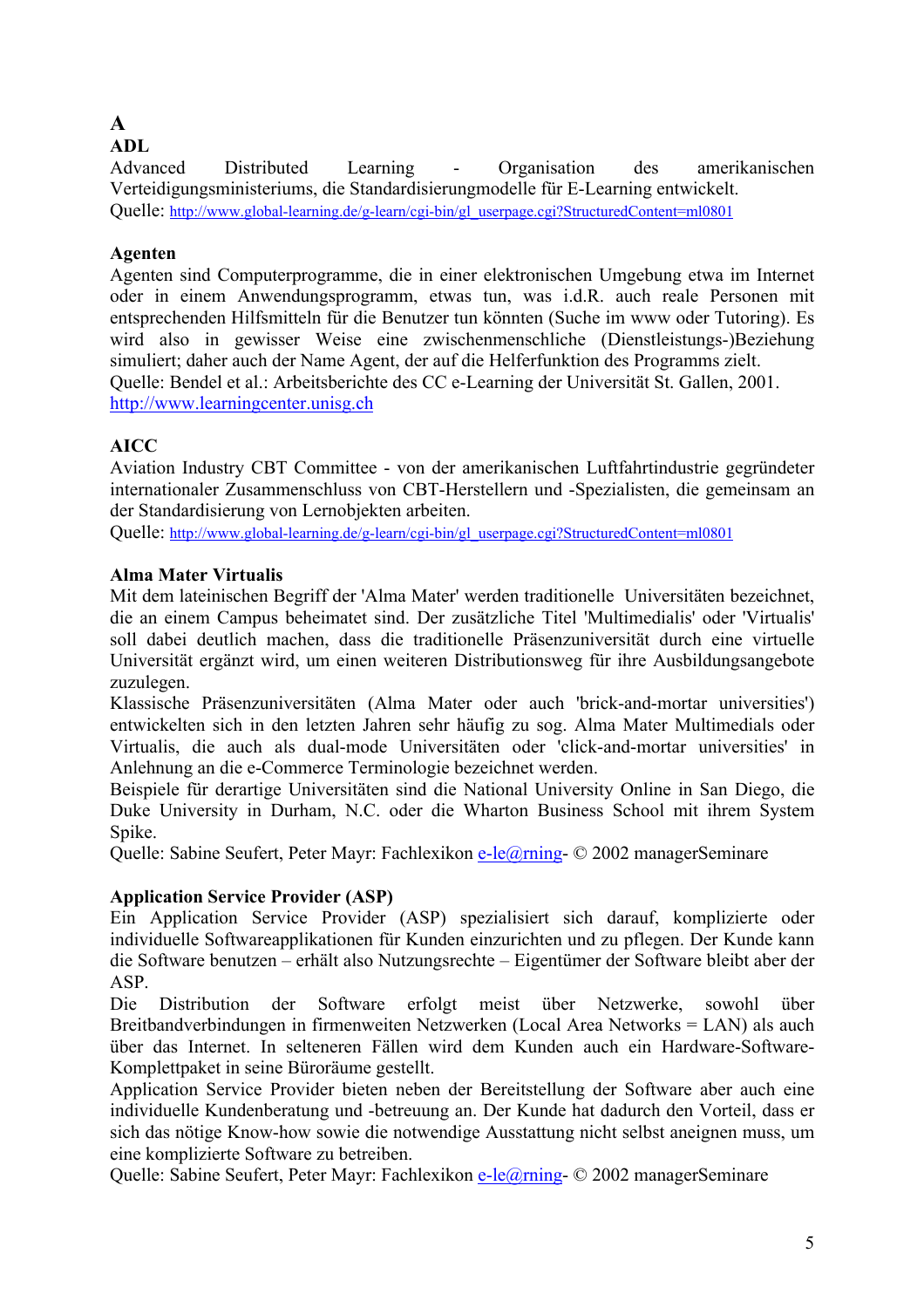#### <span id="page-5-0"></span>**Application Sharing**

Bei Application Sharing – häufig auch als Multipoint Dataconferencing bezeichnet – wird eine beliebige, für kooperatives Arbeiten nicht vorgesehene Applikation wie z.B. Microsoft Word, bei einem Konferenzteilnehmer gestartet (er fungiert dann als Server) und den anderen Teilnehmern (den Clients) zur Verfügung gestellt.

Die Applikation läuft dann nur auf dem Servercomputer (das bedeutet, die anderen Teilnehmer müssen nicht zwangsläufig die Applikation auch bei sich lokal besitzen), während die Client-Computer das Display des Servers auf ihren Bildschirm holen und unter Einschränkungen Kontrolle über den Serverrechner erhalten (z.B. Mausbewegung, Menüsteuerung, etc.).

Jeder Teilnehmer kann die Applikation so einsetzen, als ob sie auf seinem Computer installiert wäre, mit dem Unterschied, dass mehrere Benutzer das Dokument gleichzeitig bearbeiten können. Wenn ein Benutzer zum Beispiel in einem Text-Dokument einen Teil markiert, sehen dies folglich auch alle weiteren Teilnehmer.

Quelle: Sabine Seufert, Peter Mayr: Fachlexikon [e-le@rning-](mailto:e-le@rning) © 2002 managerSeminare

### **Asynchrone Diskussionsforen**

Asynchrone Diskussionsforen sind häufig unter Begriffen wie Computer Conferencing oder Threaded Discussions bekannt. Dies sind textbasierte Diskussionsforen, bei denen die Kommunikation zwischen den Teilnehmern asynchron erfolgt, d.h. ein Diskussionsbeitrag (sog. Posting) wird wie ein Zettel an einem Anschlagbrett nicht nur im Zeitpunkt seiner Formulierung von anderen wahrgenommen, sondern gespeichert und bleibt damit jederzeit einseh- und beantwortbar.

Quelle: Sabine Seufert, Peter Mayr: Fachlexikon [e-le@rning-](mailto:e-le@rning) © 2002 managerSeminare

#### **Asynchrones Lernen**

Asynchrones Lernen (asynchronous learning) bezeichnet Lernprozesse und dabei maßgeblich die Kommunikation und Interaktion zwischen Lehrenden und Lernenden, die zeitlich versetzt stattfinden (im Gegensatz zu synchronem Lernen).

Quelle: Sabine Seufert, Peter Mayr: Fachlexikon [e-le@rning-](mailto:e-le@rning) © 2002 managerSeminare

#### **Audioconferencing**

Bei Audioconferencing handelt es sich um synchrone Kommunikation, bei der nur Sprache bzw. Töne -keine Videobilder - übertragen werden, entweder über Telefonleitungen oder z.B. per Sprachübertragung im Internet (Voice over IP). Zuweilen wird der Begriff Audiographics verwendet, um explizit auszudrücken, dass die Konferenz durch Daten-/ Bildkommunikation begleitet wird.

Quelle: Back, A., Bendel, O., Stoller-Schai, D.: E-Learning im Unternehmen: Grundlagen - Strategien - Methoden - Technologien, 2001.

Back, A., Bendel, O., Stoller-Schai, D.: E-Learning: ein Wörterbuch, 2002.

#### **Autorensysteme**

Autorensysteme ('Authorware') wie Toolbook, Macromedia Director oder Authorware, kommen speziell bei der multimedialen und didaktischen Aufbereitung von Lerninhalten zum Einsatz. Grundidee dabei ist, dem Dozenten ein Werkzeug an die Hand zu geben, mit dem er ohne besondere Programmierkenntnisse brauchbare Lernsoftware entwickeln kann.

Quelle: Sabine Seufert, Peter Mayr: Fachlexikon [e-le@rning-](mailto:e-le@rning) © 2002 managerSeminare

#### **Avatar**

Die Bedeutung des Wortes Avatars kommt aus dem Sanskrit und bedeutet die Fleischwerdung (Inkarnation) eines Geistes. In digitalen Umgebungen bekommt der Begriff eine ähnliche,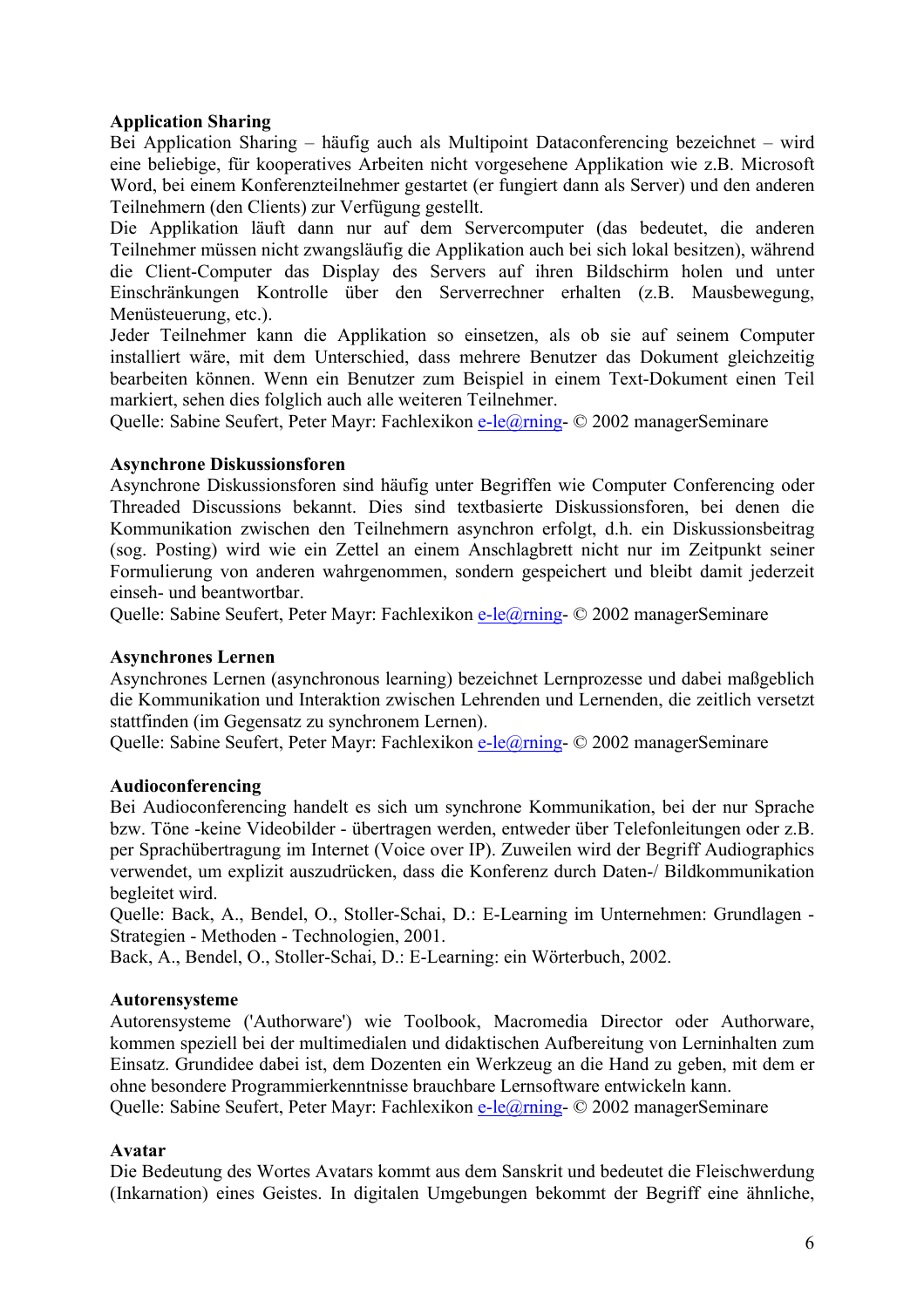<span id="page-6-0"></span>jedoch sehr spezielle Bedeutung: Repräsentation einer Person innerhalb einer virtuellen Gemeinschaft in Form einer (Spiel-)Figur. Dabei treten Avatare in unterschiedlichsten virtuellen Gemeinschaften auf, in asynchronen Diskussionsforen, Chaträumen oder in grafischen (Spiele-)Welten.

Quelle: Sabine Seufert, Peter Mayr: Fachlexikon [e-le@rning-](mailto:e-le@rning) © 2002 managerSeminare

## **B**

### **Bildungsbroker**

Die Vielfalt von Online-Kursen und virtuellen Bildungsangeboten ist in den letzten Jahren enorm gewachsen und kaum noch überschaubar. Aufgrund dieser fehlenden Markttransparenz und bestehender Informationslücken eröffnen sich weitere Marktchancen für neue Geschäftsideen. Hierzu zählt auch der Bildungsbroker, der bei der Auswahl des geeigneten Angebotes berät sowie auch ein Kurscurriculum aus mehreren Modulen individuell zusammenstellen kann, um persönlichen Bedürfnissen Rechnung tragen zu können.

Quelle: Sabine Seufert, Peter Mayr: Fachlexikon [e-le@rning-](mailto:e-le@rning) © 2002 managerSeminare

#### **Blended Learning**

Der Begriff 'Blended Learning' hat sich erst relativ neu im Laufe des Jahres 2001 etabliert und bezeichnet mittlerweile einen der vorherrschenden Trends für e-Learning Lösungen.

Blended Learning bezeichnet Lehr-/Lernkonzepte, die eine didaktisch sinnvolle Verknüpfung von 'traditionellem Klassenzimmerlernen' und virtuellem bzw. Online Lernen auf der Basis neuer Informations- und Kommunikationsmedien anstreben. Dieser Trend hat sich aufgrund der Erfahrungen der letzten Jahre entwickelt.

Quelle: Sabine Seufert, Peter Mayr: Fachlexikon [e-le@rning-](mailto:e-le@rning) © 2002 managerSeminare Zum Begriff Blended Learning siehe auch LiNe Statusbericht [http://www.abwf.de/main/home/moni/frame\\_html.](http://www.abwf.de/main/home/moni/frame_html)

#### **Bookmarks**

Lesezeichen bzw. Bookmarks sind eine Sammlung von URLs, die man sich mit seinem Internetbrowser anlegen kann, um beliebte Seiten später wieder zu finden. Im Netscape Navigator heißen sie auch 'Bookmarks' bzw. 'Lesezeichen', der Microsoft

Explorer bezeichnet diese als 'Favoriten'.

Fast alle Browser ermöglichen eine komfortable Verwaltung von Bookmarks, d.h. man kann Kategorienordner anlegen, die Bookmarks editieren, umorganisieren und natürlich auch wieder entfernen.

Quelle: Sabine Seufert, Peter Mayr: Fachlexikon [e-le@rning-](mailto:e-le@rning) © 2002 managerSeminare

#### **Breitband**

Kommunikationskanal mit hoher Kapazität, der einen schnellen und effizienten Zugriff auf die Informations- und e-Learning-Systeme erlaubt.

Quelle: eLearning Glossar der EU-Kommission (© Europäische Gemeinschaften, 1995-2002) <http://www.elearningeuropa.info/glossary.php?lng=2>

#### **Business TV**

Mit dem zunehmenden Zusammenwachsen von Fernsehen, Internet, Computer und Telekommunikationsdiensten rückt auch das Business TV stärker in den Vordergrund.

War Business TV ursprünglich nur als reines Unternehmensfernsehen konzipiert, so entwickelt es sich heute zu einem Medium, das für die interne und externe Kommunikation von Unternehmen auch eine mediale, audiovisuelle Live-Kommunikation erlaubt. Es entsteht im Gegensatz zum Videoconferencing mit seinem 1:1 oder n:n Kommunikationsmodell eine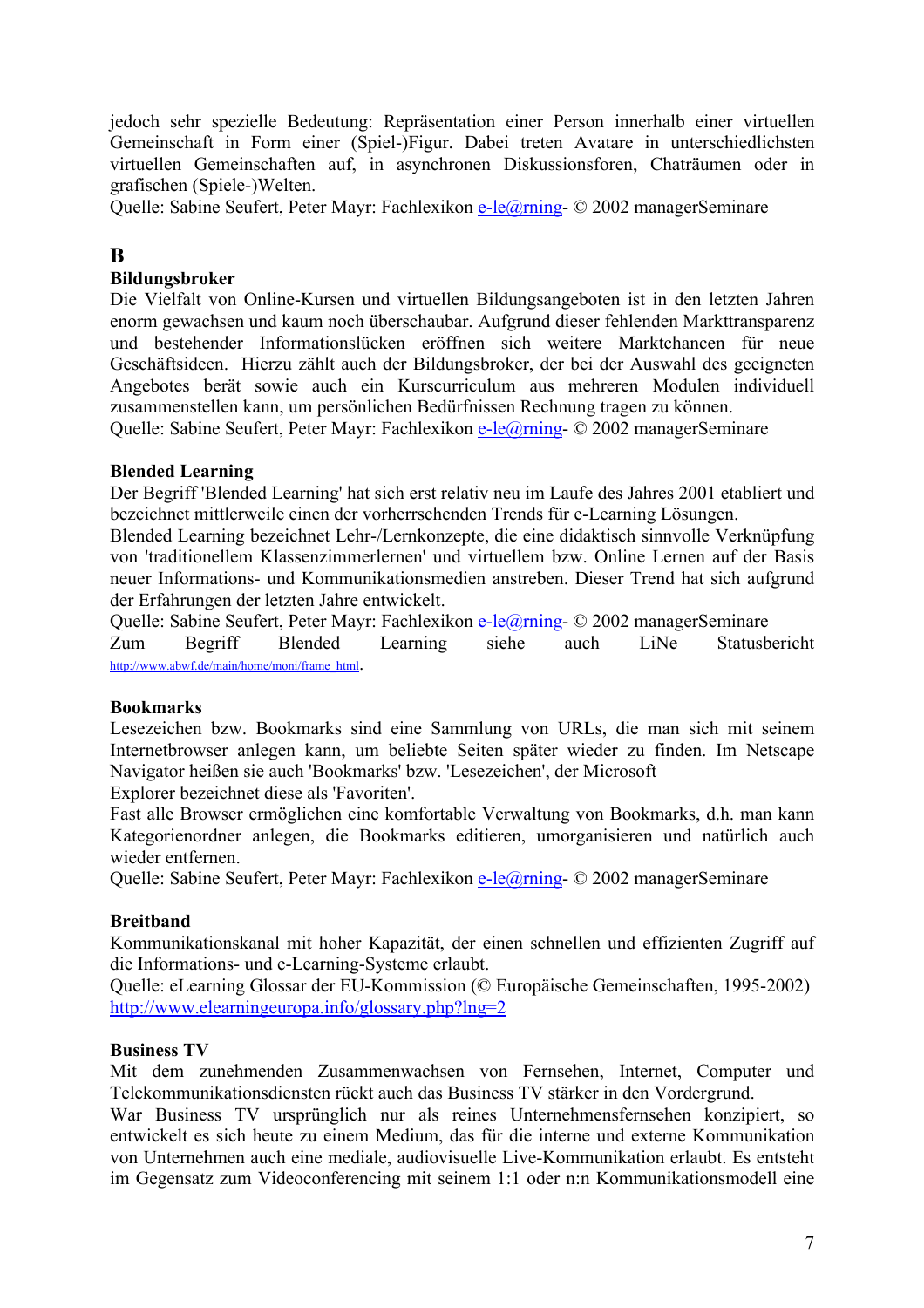<span id="page-7-0"></span>1:n Situation. Dabei wird Business TV interaktiv, aber auch passiv (ohne Rückkanal) eingesetzt.

Als Rückkanal können dienen: Videokonferenz, Telefon, Call Center, Foren, E-Mail, integriertes Tutoring.

Quelle: Sabine Seufert, Peter Mayr: Fachlexikon [e-le@rning-](mailto:e-le@rning) © 2002 managerSeminare

## **C**

## **CBT**

CBT steht für Computer Based Training. Es gibt etliche verwandte Abkürzungen wie CAL (Computer Aided bzw. auch Assisted Learning) oder CUL (Computer-unterstütztes Lernen) die aber letztlich dasselbe beschreiben:

Ein Lernsystem, das dem Lernenden computerunterstützt und multimedial Lerninhalte vermittelt sowie in der Regel Interaktionen in Form von Fragen und vordefiniertem Feedback enthält.

Quelle: Sabine Seufert, Peter Mayr: Fachlexikon [e-le@rning-](mailto:e-le@rning) © 2002 managerSeminare

## **Chat**

Chats - zu deutsch 'informelles Reden' - sind textbasierte, synchrone Diskussionsforen. Die Diskussionsteilnehmer treffen sich zur gleichen Zeit mittels 'Chat-client-Software' auf einem 'Chat-Server'.

Die auf dem Markt älteste Variante der Chat-Systeme ist das Internet Relay Chat (IRC), das zusätzlich die Möglichkeit bietet, sich auf themenspezifischen Kanälen zu treffen. Sobald ein Teilnehmer seine Textbotschaft eingegeben hat, können die Diskussionsteilnehmer diese auf ihren Bildschirmen lesen und darauf reagieren. Über IRCs können auch Dateien (z.B. Bilder, Audio- und Videoclips) versandt werden. IRCs wurden, wie die Bezeichnung vermuten lässt, ursprünglich nur für die Unterhaltung und Plauderei, also für das sog. Socializing entwickelt, finden aber zunehmend Verwendung auch für unterrichtsbezogene Zwecke (s. Internet). Quelle: Sabine Seufert, Peter Mayr: Fachlexikon [e-le@rning-](mailto:e-le@rning) © 2002 managerSeminare

## **CMS**

Abkürzung für "Content Management System". CMS unterstützen Teams beim Prozess des Erstellens und Verwaltens von Content fü komplexe Websites mit hohem Aktualitätsgrad wie beispielsweise Online-Zeitungen, Portale oder Intranets. (K&Häfele) Mittlerweile sind unzählige CMS auf dem Markt. Die Site [http://www.contentmanager.de](http://www.contentmanager.de/) bietet einen gewissen Überblick.

Quelle: [http://www.global-learning.de/g-learn/cgi-bin/gl\\_userpage.cgi?StructuredContent=ml0801](http://www.global-learning.de/g-learn/cgi-bin/gl_userpage.cgi?StructuredContent=ml0801)

## **Collaborative Learning**

Der Begriff 'Collaborative Learning' bezieht sich auf eine Lehr-/Lernmethode, bei der Studierende zu unterschiedlichen Leistungsstufen in kleinen Gruppen gemeinsam an Zielen arbeiten und voneinander lernen.

Quelle: Sabine Seufert, Peter Mayr: Fachlexikon [e-le@rning-](mailto:e-le@rning) © 2002 managerSeminare

## **Communities**

Der Begriff 'Online Community' oder das Synomym 'Virtual Community' hat sich mittlerweile auch im Bildungsbereich als neues 'Buzzword' etabliert.

Die wahrscheinlich bekannteste Definition einer Online-Community stammt von Howard Rheingold: 'Virtual communities are social aggregations that emerge from the Net when enough people carry on those public discussions long enough, with sufficient human feeling, to form webs of personal relationships in cyberspace.'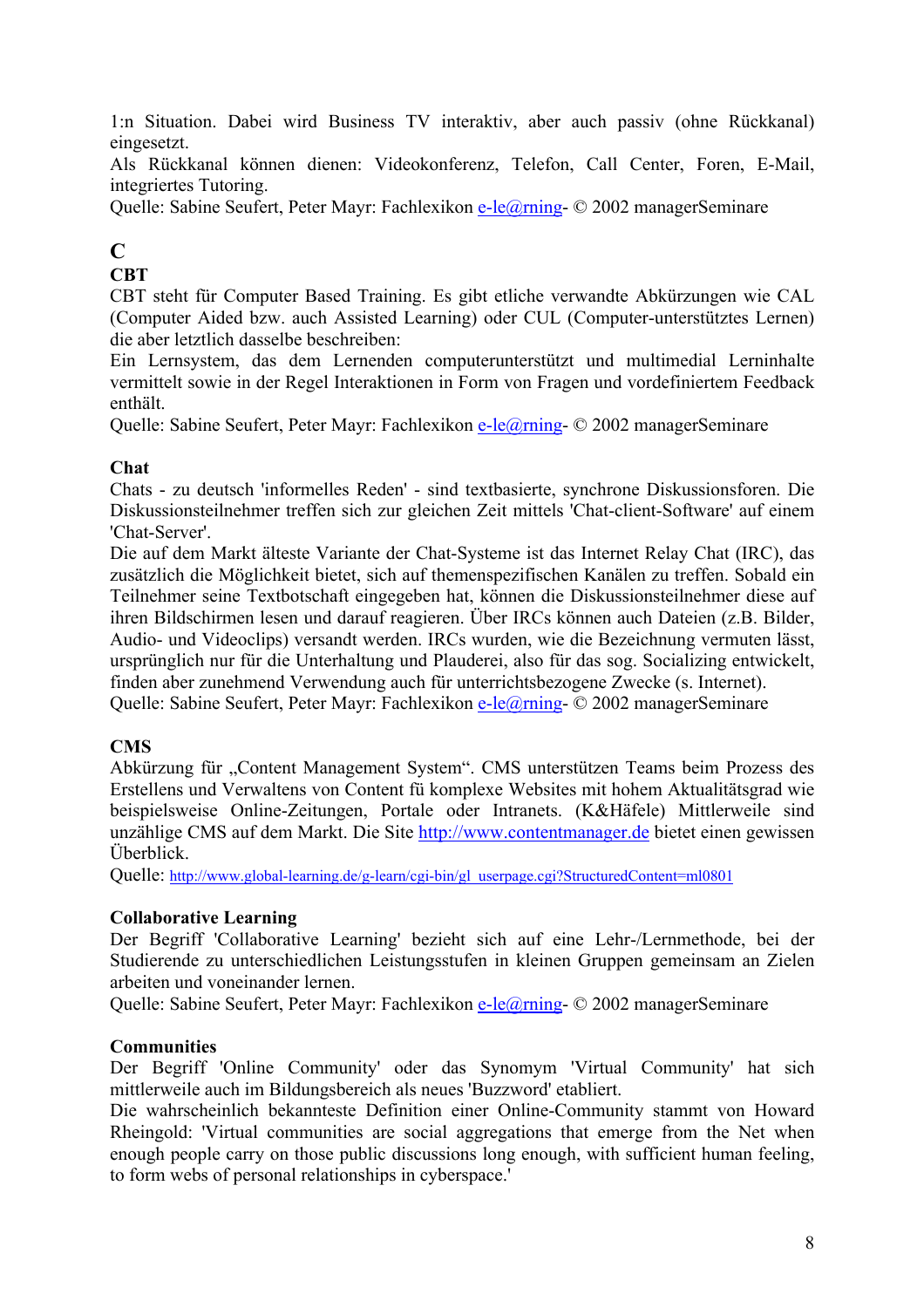<span id="page-8-0"></span>Damit erklärt sich eine virtuelle Gemeinschaft in erster Linie durch das Zugehörigkeitsgefühl ihrer Mitglieder und hebt sich damit auch von virtuellen Teams ab, die sich bevorzugt über ihre Aufgabenorientierung definieren.

Im Kontext der Aus- und Weiterbildung hat das Konzept der Online Community an Bedeutung zugenommen, um die Qualität von online Kursen sowie die Attraktivität internetbasierter Lernumgebungen zu erhöhen und der Gefahr der Vereinsamung des einzelnen Lernenden (und der damit zusammenhängenden Drop-Out-Quote) entgegenzuwirken.

Quelle: Sabine Seufert, Peter Mayr: Fachlexikon [e-le@rning-](mailto:e-le@rning) © 2002 managerSeminare Zu dem Begriff Communities of Practice vgl. auch Statusbericht LiNe 3 und Statusbericht LiSU 4 [http://www.abwf.de/main/home/moni/frame\\_html.](http://www.abwf.de/main/home/moni/frame_html)

#### **Content Management Systeme (CMS)**

Content Management Systeme übernehmen die Funktion, Lerninhalte einer e-Learning-Umgebung zu verwalten, zu visualisieren und zu aggregieren sowie auch für die intelligente Suche bereitzustellen.

Der Content lässt unterschiedliche Dokumentationsarten zu einem Sachverhalt zu, wie beispielsweise Audio- oder Videodateien, Animationen, Texte, Graphiken oder Bilder. Quelle: Sabine Seufert, Peter Mayr: Fachlexikon [e-le@rning-](mailto:e-le@rning) © 2002 managerSeminare

#### **Content Provider**

Content Provider erstellen und veröffentlichen intellectual property, intellektuelles Eigentum, wobei sie eine breite Palette an Lehr-/Lernmetoden und Medien einsetzen können. Dieses Segment schließt das Angebot von customized, d.h. individuell zugeschnittenen oder Standard Kurspakete (off-the-shelf courseware), synchrone und asynchrone Kursübertragung, lineare und verzweigte Inhaltsstrukturen, als auch komplexe Multimedia Simulationen für Soft Skills und/ oder IT Training mit ein.

Quelle: Sabine Seufert, Peter Mayr: Fachlexikon [e-le@rning-](mailto:e-le@rning) © 2002 managerSeminare

#### **Corporate Universities**

Corporate Universities sind unternehmenseigene Akademien, die im Kontrast zu klassischen Universitäten sich neben der Vermittlung von fachlichen Inhalten auch an den strategischen und kulturellen Herausforderungen des Unternehmens orientieren. Sie stellen somit eine strategiegetriebene und kulturtreibende Universität von Unternehmen dar.

Quelle: Sabine Seufert, Peter Mayr: Fachlexikon [e-le@rning-](mailto:e-le@rning) © 2002 managerSeminare Zu Corporate Universities und Virtual Corporate Universities vgl auch LiWe Statusbericht 2, LiNe Statusbericht 2.

#### **Credit Point Systeme**

Die Idee dieses Prüfungssystems kommt ursprünglich aus dem angelsächsischen Raum, wird aber zunehmend auch an deutschen Bildungseinrichtungen eingeführt. Lernende, die ihre Prüfungsleistungen nach diesem System ablegen, erhalten für jede abgelegte Prüfung eine bestimmte Anzahl von Credit Points. Der Gesamtlehrgang gilt dann als bestanden, wenn eine bestimmte Anzahl von Credit Points gesammelt wurde. Je nach Gewichtung einer Teilprüfung werden jeweils unterschiedlich viele Credit Points vergeben. Systeme mit Credit Points machen eine Benotung nicht überflüssig. Bei diesem System übernehmen die Credit Points nur eine Gewichtungsfunktion, die Teilprüfung selbst wird zusätzlich benotet (z.B. nach dem in der Schule bekannten 1-6 System). Die Endnote errechnet sich dann aus dem gewichteten **Mittel** 

Quelle: Sabine Seufert, Peter Mayr: Fachlexikon [e-le@rning-](mailto:e-le@rning) © 2002 managerSeminare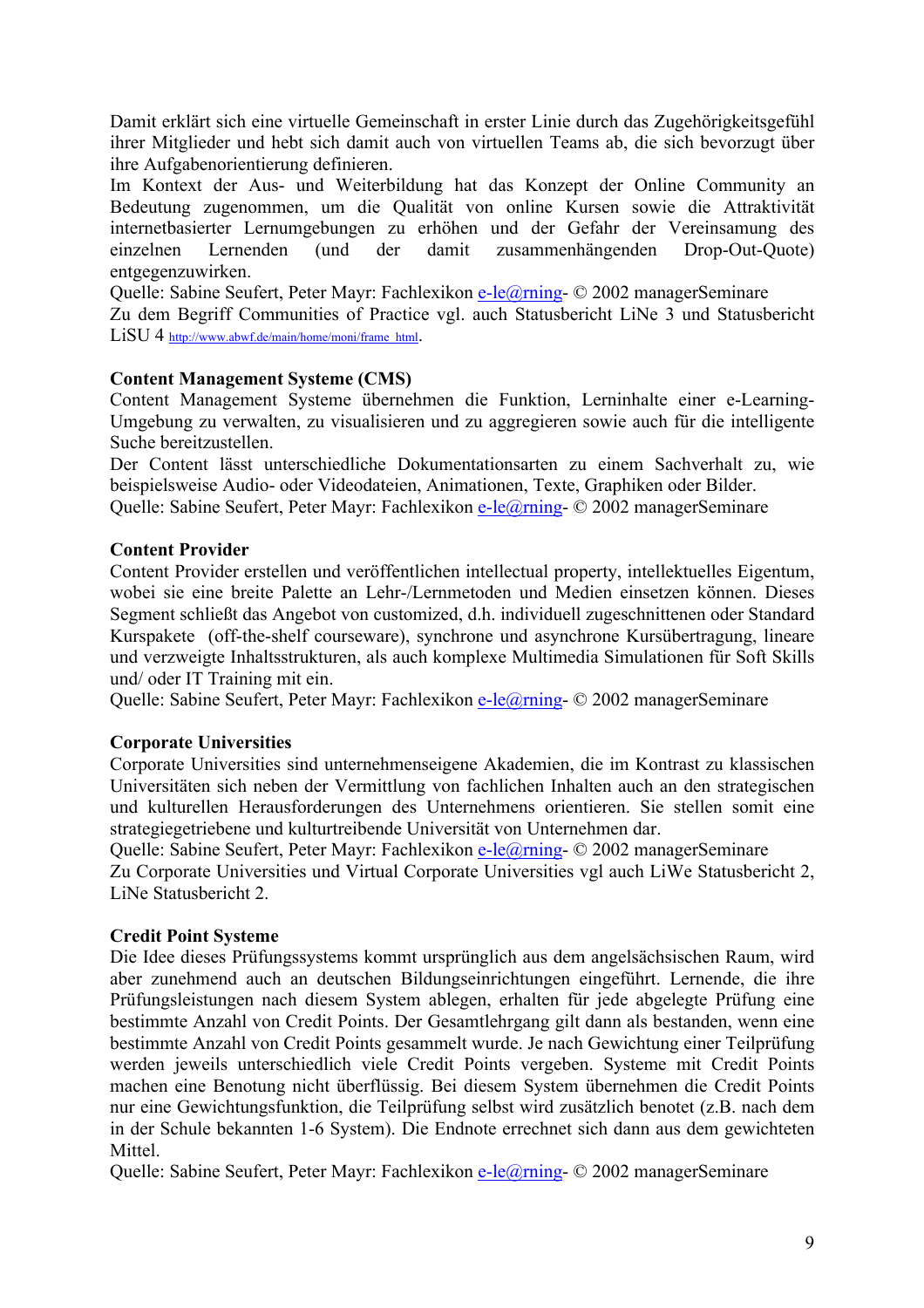## <span id="page-9-0"></span>**D**

## **Digitale Alphabetisierung**

Ausdruck, der gleichbedeutend ist mit "informationstechnische Alphabetisierung" im Sinne des Erwerbs minimaler Fähigkeiten zur Nutzung digitaler Systeme als Anwender. Quelle: eLearning Glossar der EU-Kommission (© Europäische Gemeinschaften, 1995-2002) <http://www.elearningeuropa.info/glossary.php?lng=2>

## **Digitale Kluft**

Das Risiko, dass bestimmte Personen, Gruppen und soziale Gemeinschaften von der Informationsgesellschaft ausgeschlossen bleiben.

Quelle: eLearning Glossar der EU-Kommission (© Europäische Gemeinschaften, 1995-2002) <http://www.elearningeuropa.info/glossary.php?lng=2>

## **Desktop-Videokonferenzsysteme**

Eine Videokonferenz ist der gleichzeitige Einsatz von Echtzeitbild und -ton, der zwei oder mehrere entfernte Personen miteinander kommunizieren lässt. Eine Desktop-Videokonferenz oder 'desktop video conferencing' (DTVC) ist die Benutzung eines mit Kamera, Mikrofon, spezifischer Software und geeignetem Telekommunikationszugang ausgestattetem PC. Vorteile sind der psychologisch wichtige Augenkontakt und eine natürlichere Kommunikationsart. Außerdem wurde festgestellt, dass die Konzentration der Teilnehmer bei DTVC größer ist als bei Teilnehmern von Telefongesprächen.

Quelle: Sabine Seufert, Peter Mayr: Fachlexikon [e-le@rning-](mailto:e-le@rning) © 2002 managerSeminare

## **Diskussionsforen**

In Diskussionsforen kommunizieren die Teilnehmer bzw. Mitglieder durch den Austausch von textlichen Nachrichten und Attachments miteinander. Diskussionsforen sind meist für alle offen zugänglich. Im Lernbereich können sie z.B. dem Austausch zwischen Lernenden oder dem Dialog zwischen E-Trainer und Nutzer dienen.

Quelle: Back, A., Bendel, O., Stoller-Schai, D.: E-Learning im Unternehmen: Grundlagen - Strategien - Methoden - Technologien, 2001.

Back, A., Bendel, O., Stoller-Schai, D.: E-Learning: ein Wörterbuch. 2002.

## **Distance Learning**

Distance Learning ist Fernlernen, z.B. über Fernsehsendungen, Radio, Kabelfernsehen, Satelittenkommunikation, Telefon und das Internet.

Quelle: Back, A., Bendel, O., Stoller-Schai, D.: E-Learning im Unternehmen: Grundlagen - Strategien - Methoden - Technologien, 2001.

Back, A., Bendel, O., Stoller-Schai, D.: E-Learning: ein Wörterbuch. 2002.

## **Drag / Drop**

"Ziehen und fallenlassen". Grafisch orientierte Arbeitstechnik, bei der Elemente durch Bewegen auf der virtuellen Oberfläche des Desktops bearbeitet werden; z.B. werden Dateien in andere Verzeichnisse kopiert oder Wörter an andere Textstellen verschoben.

Quelle: [http://www.global-learning.de/g-learn/cgi-bin/gl\\_userpage.cgi?StructuredContent=ml0801](http://www.global-learning.de/g-learn/cgi-bin/gl_userpage.cgi?StructuredContent=ml0801)

## **Drill & Practice Software**

Drill & Practice Software können auch als Übungs- und Testsysteme bezeichnet werden, bei denen die diagnostischen Funktionen zum Trainieren und Verfestigen von Lerninhalten im Vordergrund stehen. Sie sind den Lernprogrammen der Programmierten Instruktion sehr ähnlich und basieren auf Lernkonzepten des Behaviorismus.

Quelle: Sabine Seufert, Peter Mayr: Fachlexikon [e-le@rning-](mailto:e-le@rning) © 2002 managerSeminare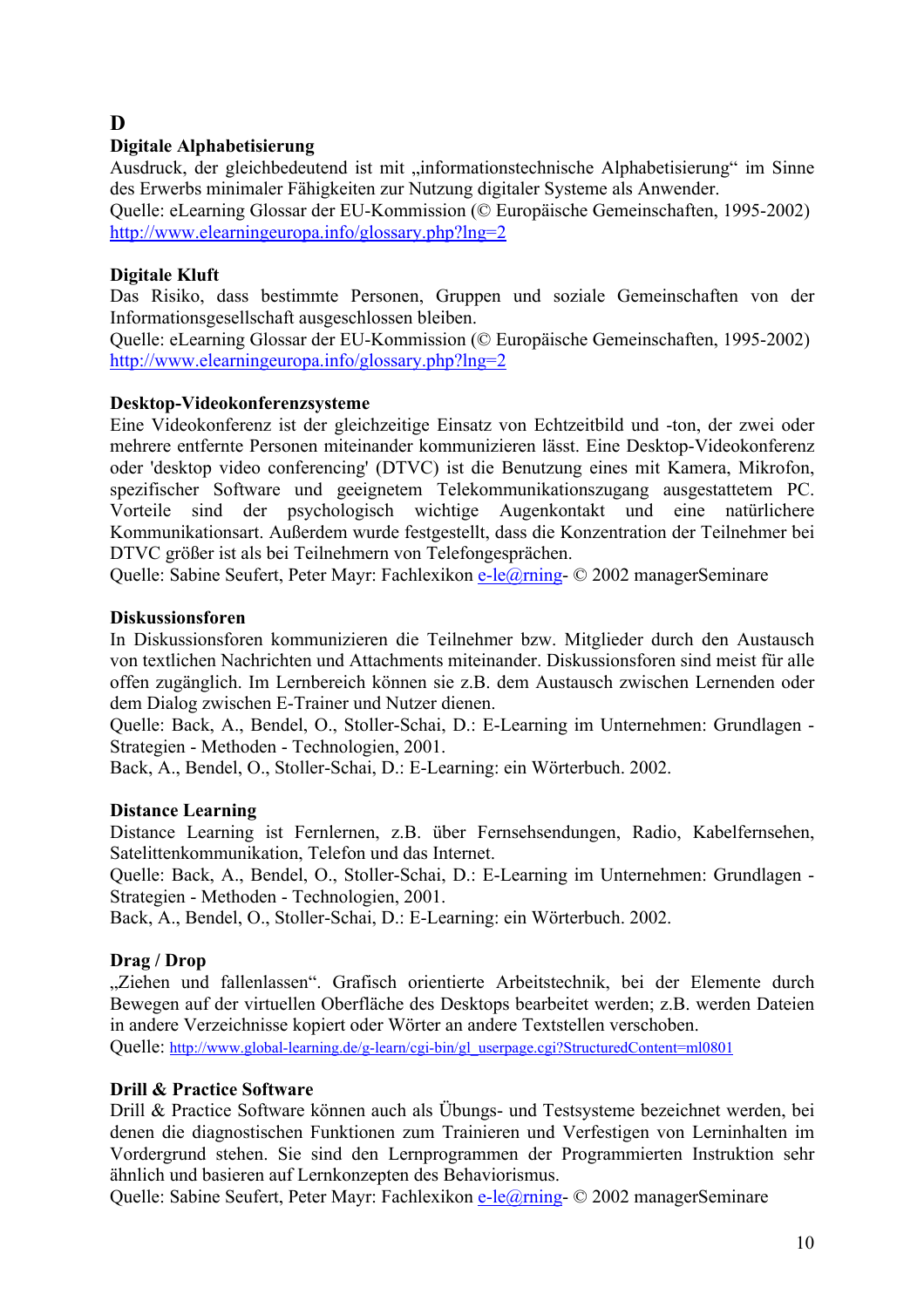## <span id="page-10-0"></span>**E**

## **e-Accessibility**

Konzept, das die Rechte und Möglichkeiten behinderter Menschen zur besseren Integration in die Gesellschaft und die Wissensökonomie mittels der Verwendung von IKT umfasst. Ist auch als ..Online-Zugangsrampe" bezeichnet worden.

Quelle: eLearning Glossar der EU-Kommission (© Europäische Gemeinschaften, 1995-2002) <http://www.elearningeuropa.info/glossary.php?lng=2>

## **E-Coaching**

Unter den Begriff E-Coaching (oder auch E-Mentoring) wird die betreuende Begleitung von Lernenden durch eine Lehrperson subsumiert, jedoch dies im Bereich des E-Learning.

E-Coaching geschieht also mediengestützt. Die Betreuung kann synchron (z.B. über Chat, Videoconferencing, Instant Message) ablaufen oder auch asynchron (z.B. über E-Mail, Diskussionsforen).

Quelle: Sabine Seufert, Peter Mayr: Fachlexikon [e-le@rning-](mailto:e-le@rning) © 2002 managerSeminare

## **eInclusion**

Überwindung der "digitalen Kluft". Bezieht sich auf die Maßnahmen und Systeme, die entwickelt werden, um zur Beseitigung des Risikos des "digitalen Ausschlusses" (e-Exclusion) beizutragen.

Quelle: eLearning Glossar der EU-Kommission (© Europäische Gemeinschaften, 1995-2002) <http://www.elearningeuropa.info/glossary.php?lng=2>

## **E-Learning**

E-Learning kann begriffen werden als Lernen, das mit Informations- und Kommunikationstechnologien respektive mit darauf aufbauenden E-Learning Systemen unterstützt bzw. ermöglicht wird. Der Begriff E-Learning ist aber keineswegs auf diese Ebenen beschränkt, sondern vermag ebenso auf ganz unterschiedliche Aspekte und Phänomene auf der Prozess- und Strategieebene sowie auf der Ebene des Managements der Veränderung abzuzielen. Das Spektrum von E-Learning-Systemen reicht von Sprachlernprogrammen auf CD-Rom und DVD über webbasierte Kurse mit kollaborativen Räumen und interne oder externe Lern- und Wissensportale mit heterogenen Contents und Plattformen bis hin zu integrierten Systemen, die Kompetenzprofile zusammenstellen, Daten mit ERP-Systemen auswerten und abgleichen sowie an Managementinformationssysteme weitergeben.

Quelle: Back, A., Bendel, O., Stoller-Schai, D.: E-Learning im Unternehmen: Grundlagen - Strategien - Methoden - Technologien, 2001.

Back, A., Bendel, O., Stoller-Schai, D.: E-Learning: ein Wörterbuch. 2002.

## **E-Learning**

E-Learning findet statt, wenn Lernprozesse in Szenarien ablaufen, in denen gezielt multimediale und (tele-) kommunikative Technologien integriert sind.

*Lernprozesse*: Der Fokus liegt damit auf dem Lernen und nicht auf dem Lehren.

Tatsächlich findet man gerade im angelsächsischen Sprachraum auch den Begriff E-Teaching. Lernen kann allerdings nicht funktionieren, wenn der Lernende es nicht will. Damit wird einem Lernparadigma gefolgt, das sich bewusst vom Stimulus-Response-Ansatz des Behaviorismus absetzt.

Der Behaviorismus betrachtet dabei den Lernenden als eine Art 'black box'; es interessiert nicht, was im Kopf des Lernenden vorgeht, es wird nur das Verhalten beobachtet. Hauptziel eines Lehrers ist es demnach, durch geschickten Einsatz von Reizen, Motivationsfaktoren etc.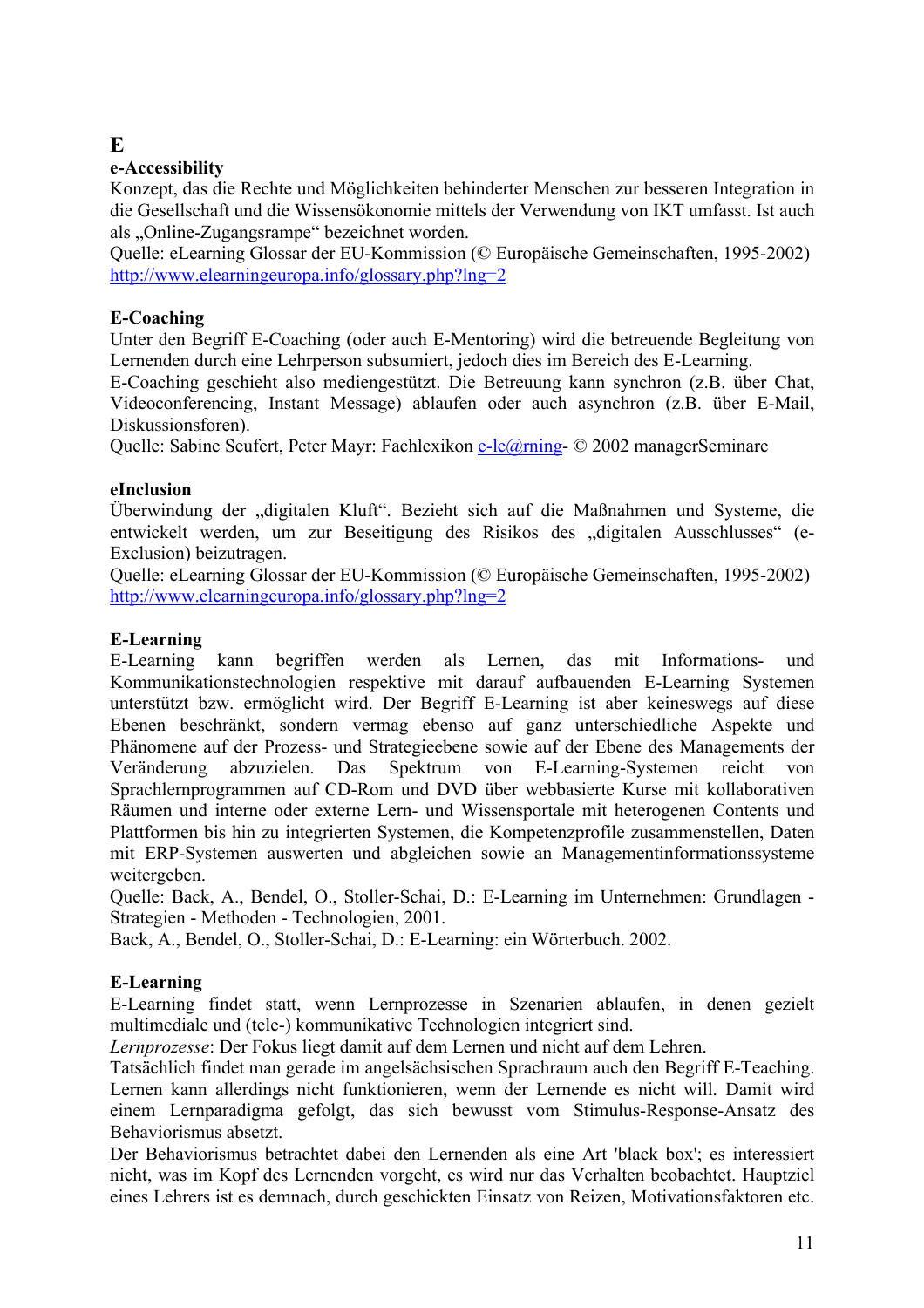ein bestimmtes Verhalten bei seinem Schüler zu erzeugen. Leider macht der Behaviorismus letztlich keine Aussagen darüber, wie ein Mensch lernt. Die hier vorgelegte Definition unterstellt ein Verständnis von Lernen, welches von einer Erweiterung bestehender Kompetenzen ausgeht. Damit wird einem konstruktivistischen Lernverständnis gefolgt, welches davon ausgeht, dass der Lernende neues Wissen individuell in bereits bestehende Gedächtnisstrukturen einpasst.

*Szenarien:* Trotz aller Lernerfokussierung ist die Rolle des Lehrers nicht obsolet geworden, denn nach wie vor wird jemand benötigt, der den Lernstoff bereitstellt. Dies sollte in einer Form passieren, die den Lernenden bei seiner Arbeit unterstützt.

Die sinnvolle Gestaltung eines Szenarios ist Aufgabe und Arbeit des Lehrers, sie dient allein dem Ziel, das Lernen zu fördern. Dies beginnt bei der Festlegung der Lernziele und der notwendigen Lernvoraussetzungen, geht über das geschickte Beeinflussen des Lernens selbst und mündet schließlich in der Lernerfolgskontrolle.

*Multimediale und (tele-)kommunikative Techniken*: Der Fokus liegt also nicht allein auf Online-Technologien, sondern es werden auch Offline-Technologien wie z.B. CBT auf CD-ROM o.ä. dazu gezählt.

Ausgehend vom Primat der Didaktik ist der Einsatz von Informations- und Kommunikationstechnologien eine rein methodische Fragestellung. Von ihr ausgehend fragt sich der Pädagoge: 'Wie kann ich Medien sinnvoll einsetzen, um meine angestrebten Lehrziele effektiv und effizient zu vermitteln?' Eine Einschränkung auf internetbasierte Technologien würde den Lehrer in seiner Handlungsfreiheit unnötig einschränken.

*gezielt integriert:* E-Learning wird damit nicht reduziert auf den bloßen Einsatz von Informations- und Kommunikationstechnologien (IuK). Es gilt vielmehr, E-Learning als ein Gedankenkonstrukt zu verstehen, das ein sinnvolles didaktisches Konzept mit geeigneten Medien umsetzt.

Aus mediendidaktischer Sicht geschieht das Zusammenspiel zwischen didaktischer Konzeption und Medieneinsatz integrativ. Das bedeutet vor allem, dass bei der Konzeption einer E-Learning-Situation weder die technische Ausgestaltung ohne Überlegungen der didaktischen Konzeption realisiert werden sollte, noch umgekehrt. Daraus entstehend resultieren Szenarien, die gegenüber herkömmlichen Lehrsituationen ein eigenständiges Profil aufweisen.

Gerade jedoch in den Anfangszeiten multimedialer bzw. telekommunikativer Lehr-Lern-Arrangements wurde lediglich versucht, bestehende Lehrsituationen durch den Einsatz von IuK zu erweitern. Erfahrungsgemäss tendiert die Informatik zu einer schnellen Realisation des E-Learning und deren schrittweiser Optimierung, während die Pädagogik ihr Augenmerk stark auf eine ausdifferenzierte Konzeption legt.

Diese beiden Extrempositionen haben leider auch zur Folge, dass einige E-Learning-Angebote mit einer recht dürftigen didaktischen Konzeption einhergehen, da zwar schon die Technik verfügbar ist, jedoch noch nicht die entsprechende didaktische Konzeption. Als Folge dieser Defizite resultieren dann allerorten enttäuschte Erwartungen, weil die Potenziale von E-Learning nicht ausgeschöpft werden.

Um diesen Erwartungen gerecht zu werden, ist es also notwendig, neue Medien und didaktische Konzeption integrativ zu verzahnen.

Da E-Learning durch Entkopplung von Ort und Zeit ein Angebot über die bekannte Benutzergruppen hinaus ermöglicht, eignet es sich dafür, Bildungsangebote verstärkt zu vermarkten und zu verkaufen. Viele Anbieter im Bereich der privaten und beruflichen Weiterbildung, aber auch Universitäten erhoffen sich zusätzliche Einnahmequellen durch mediengestützte Bildungsangebote.

Die mit E-Learning zu erwartenden Umsätze wachsen derzeit laut einer Studie von IDC (1999) jährlich weltweit um ca. 33 Prozent. Durch die Nutzung von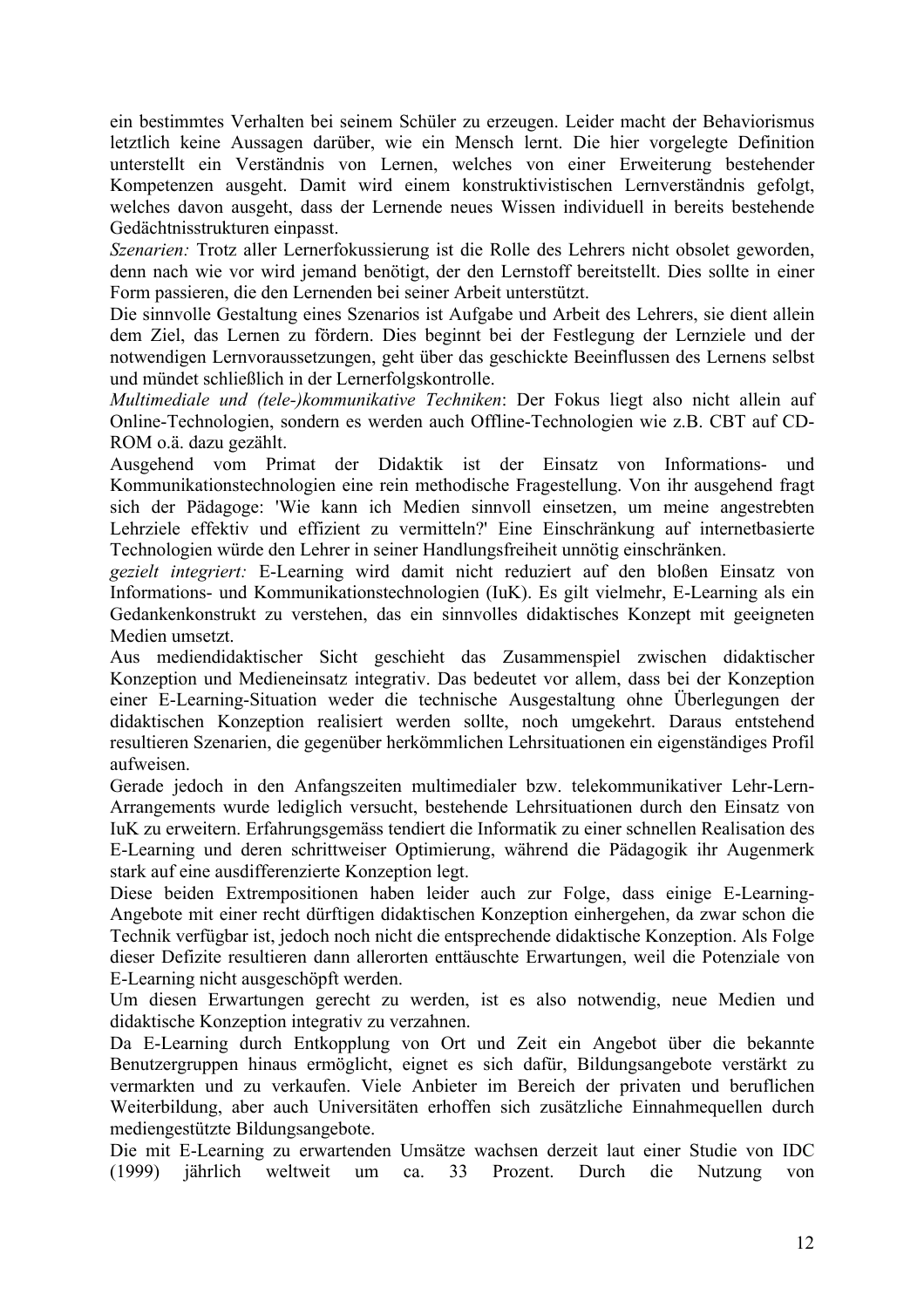<span id="page-12-0"></span>Kommunikationstechnologien ist es den Anbietern möglich, über den regionalen Standort hinaus einen Kundenkreis anzusprechen.

Quelle: Sabine Seufert, Peter Mayr: Fachlexikon [e-le@rning-](mailto:e-le@rning) © 2002 managerSeminare

#### **e-Learning**

Verwendung neuer Multimediatechnologien und des Internet zur Verbesserung der Lernqualität durch den Zugriff auf Ressourcen und Dienstleistungen sowie für die Zusammenarbeit und den Austausch über weite Entfernungen hinweg.

Quelle: eLearning Glossar der EU-Kommission (© Europäische Gemeinschaften, 1995-2002) <http://www.elearningeuropa.info/glossary.php?lng=2>

#### **E-Learning Bildungsmodelle**

E-Learning für die betriebliche Aus- und Weiterbildung scheint ein attraktiver Markt zu sein. Nach Ansicht vieler Experten scheint dieses Segment des Bildungsmarktes in den nächsten Jahren am stärksten zu wachsen.

Gleichzeitig ist der E-Learning Markt noch ein recht junger und dynamischer Markt, in dem neue Bildungsmodelle und elektronische Bildungsmärkte entstehen. Die Grenze zwischen akademischen und betrieblichen Bildungsbereichen verwischt dadurch immer mehr.

In Zukunft werden private Bildungsanbieter und virtuelle Corporate Universities das staatliche Angebot im globalen Online-Bildungsmarkt beträchtlich erweitern. Sie stellen einerseits Konkurrenten für Universitäten dar, andererseits ergeben sich viele Möglichkeiten einer Zusammenarbeit.

Die neuen Akteure auf einem globalisierten Bildungsmarkt, die als potenzielle Konkurrenten sowie auch als Kooperationspartner für Universitäten auftreten können, sollen nachfolgend skizziert werden:

Neue E-Learning Anbieter haben sich meist durch Aufbrechen der traditionellen Wertschöpfungskette von Bildungsmaßnahmen Markteintritt verschafft. Mit Referenz zur e-Commerce Terminologie können zwischen den folgenden Kategorien zur Klassifizierung des Geschäftsmodells unterschieden werden:

- E2B = Education to Business (corporate e-learning): Bildungsprodukte werden auf dem Wirtschaftssektor an Unternehmen vermarktet,
- E2E = Education to Education (university e-learning): Bildungsprodukte werden an Professoren, Universitäten oder andere Bildungsinstitutionen angeboten,
- $E2C =$  Education to Consumers (private e-learning): Bildungsprodukte werden direkt an die 'Endverbraucher', an die Studierenden übermittelt.

Quelle: Sabine Seufert, Peter Mayr: Fachlexikon [e-le@rning](mailto:e-le@rning) - © 2002 managerSeminare

#### **E-Learning Standards**

Die Bestrebungen um die Standardisierung von E-Learning Produkten sollen zum einen für eine Qualitätssicherung sorgen und zum anderen eine Wiederverwendbarkeit modularer Komponenten und Austausch und Transfer in andere Infrastrukturen ermöglichen. Zur Standardisierung werden Metadaten herangezogen, die die Indizierung und Katalogisierung von elektronischen Bildungsangeboten vornehmen mit dem Ziel, Suchvorgänge zu unterstützten (ähnliches Prinzip wie in einer Bibliothek). Bislang haben sich mehrere E-Learning Standards bereits herauskristallisiert. Die Durchsetzung von einigen wenigen Industriestandards dürften sich in der nächsten Zeit etablieren.

Derzeitige weit verbreitete Standards: Dublin Core, Ariadne, SCORM, AICC, LOM und IMS. Quelle: Sabine Seufert, Peter Mayr: Fachlexikon [e-le@rning](mailto:e-le@rning) - © 2002 managerSeminare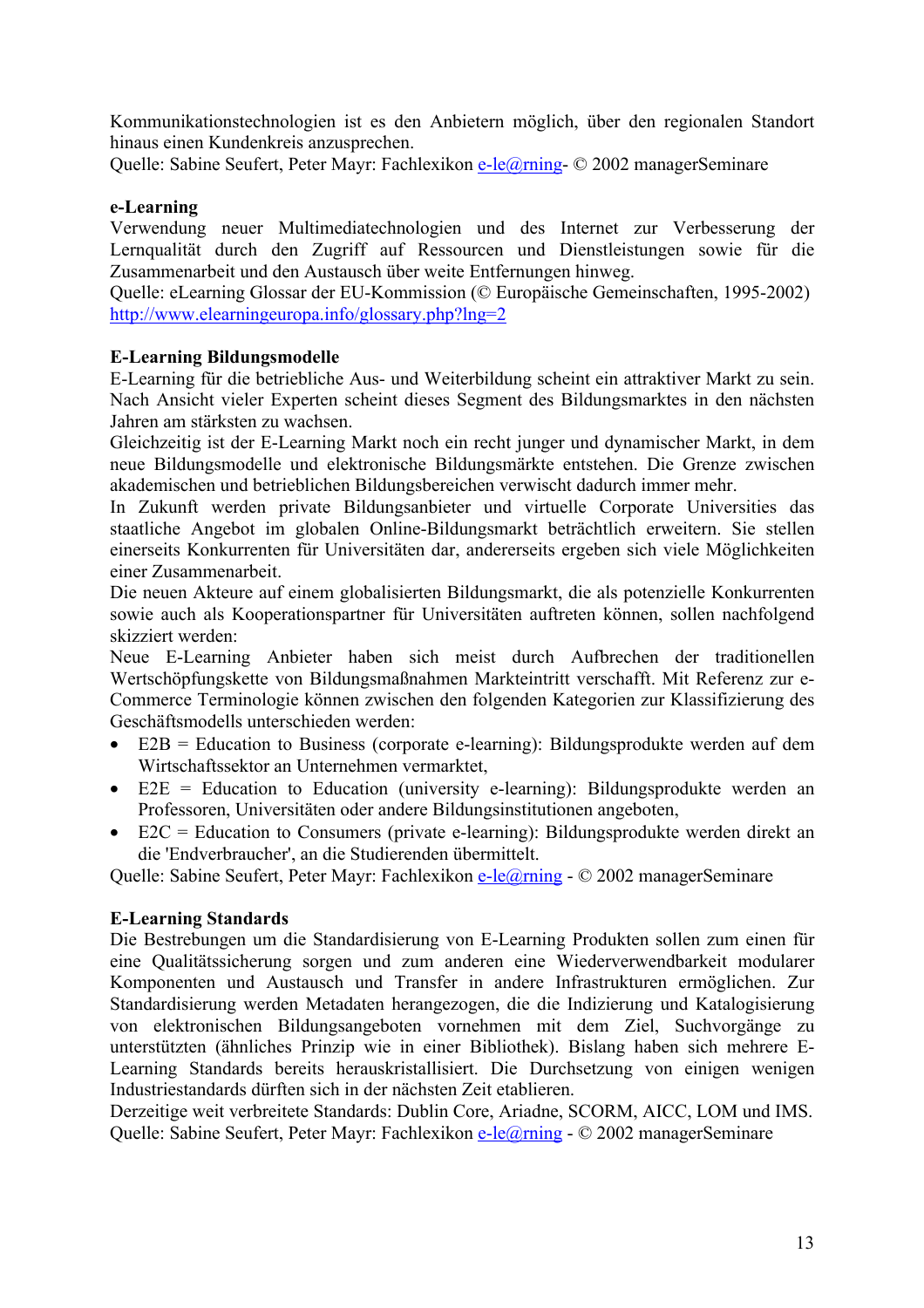### <span id="page-13-0"></span>**E-Mentoring**

E-Mentoring (s. auch E-Coaching) kann mehr oder weniger aktiv gestaltet werden:

Der Mentor als reiner Ratgeber, der nur auf Anfragen der Lernenden reagiert; er bleibt dadurch im Hintergrund. Diese Art des Mentors soll die Eigenständigkeit der Lernenden fördern und eine große Flexibilität bezüglich Lernzeit und Lerntempo ermöglichen. Daneben erlaubt dieses passive E-Mentoring einem Dozenten, eine größere Anzahl von Lernenden zu betreuen, weil erfahrungsgemäss relativ wenige Anfragen kommen.

Der Mentor als Animator: In dieser Rolle versucht der Mentor, die Lernenden durch aktives Auffordern zu einem Dialog zu bewegen. Dies kann entweder durch einfaches motivierendes Aufmuntern geschehen oder auch durch die Festlegung gewisser Regeln, die ein gewisses Quantum an Mindestkommunikation vorschreiben.

Quelle: Sabine Seufert, Peter Mayr: Fachlexikon [e-le@rning](mailto:e-le@rning) - © 2002 managerSeminare

#### **Edutainment**

Edutainment ist eine Wortmischung aus Education und Entertainment. Wie beim Wort selbst wird damit die Vermischung von Lehren und Lernen mit unterhaltsamem Zeitvertreib beschrieben. Der Spieltrieb dient als Motivationsfaktor, um bestimmte Sachverhalte zu erlernen.

Edutainment ist mit dem Begriff Infotainment verwandt, im Gegensatz zum Infotainment liegt der Fokus aber auf dem Lernen und dem Aneignen von Wissen und nicht auf der alleinigen Informationssuche.

Quelle: Sabine Seufert, Peter Mayr: Fachlexikon [e-le@rning](mailto:e-le@rning) - © 2002 managerSeminare

#### **Elektronische Meeting Support Systeme**

Ein sehr bekanntes Produkt stellt hierbei die Software GroupSystems dar, die eine Computerunterstützung für Sitzungen bietet. Der 'GroupSystems'-Ansatz verbindet die Software GroupSystems selbst, einen Sitzungsraum mit Rechnern für jeden Teilnehmer und Projektionsmöglichkeit und die Sitzungsmoderation durch einen Moderator/Softwarechauffeur.

Das Meeting Support System GroupSystems unterstützt sowohl klassische synchrone Sitzungen als auch asynchrone Zusammenarbeit. Seinen Ursprung und Stärke hat das Produkt jedoch in der synchronen Unterstützungsform.

Quelle: Sabine Seufert, Peter Mayr: Fachlexikon [e-le@rning](mailto:e-le@rning) - © 2002 managerSeminare

## **F**

## **FAQ**

Die Abkürzung 'FAQ' steht für Frequently Asked Questions, der gängigste deutsche Begriff dafür ist 'Frage-Antwort-Brett'.

FAQ sind – wie der Name andeutet – eine Liste häufig gestellter Fragen, die – bereits beantwortet – auf Webseiten oder in Handbüchern veröffentlicht werden.

Der Sinn und Zweck dieser FAQ besteht darin, einerseits dem fragenden Benutzer möglichst schnell bereits eine Antwort bereitzustellen, andererseits entlastet eine FAQ als angenehmen Nebeneffekt auch den Tutor bzw. Kundendienstberater.

Quelle: Sabine Seufert, Peter Mayr: Fachlexikon [e-le@rning](mailto:e-le@rning) - © 2002 managerSeminare

#### **Foren**

(Elektronische) Foren sind virtuelle Räume, in denen Personen und Gruppen sich und ihre Handlungen sichtbar machen können. Dies geschieht über Formen der Interaktion, etwa das Hinterlegen von Profilen, Texten, Bildern, Video und Audio. Konkrete Ausprägungen elektronischer Foren sind Diskussionsforen, Chats, Gästebücher und Konferenzen, wobei Hauptunterscheidungsmerkmale Kommunikationszweck, synchrone bzw. asynchrone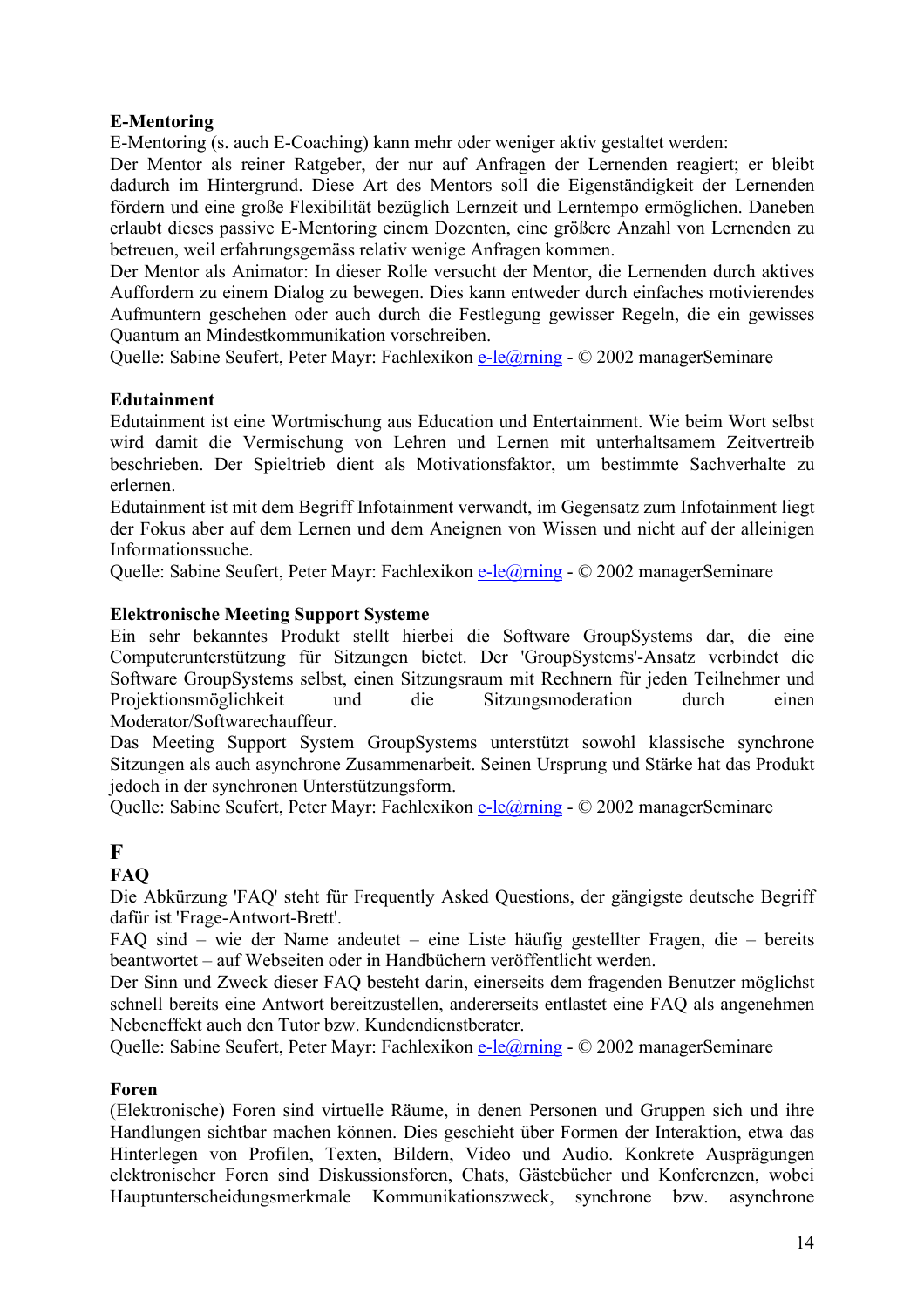<span id="page-14-0"></span>Kommunikationsform und Strukturierung der Information sind. Foren sind in dem Sinne öffentlich, als sie allgemein zugänglich und zugleich der Öffentlichkeit zugedacht und von dieser eingenommen sind. Im elektronischen Forum ist es prinzipiell jedem möglich, Beiträge der Öffentlichkeit zur Verfügung zu stellen; die Interaktivität wird im öffentlichem Raum zur Veröffentlichung. Mehr und mehr werden aber auch mehr oder weniger geschlossene Räume als Foren bezeichnet, und die bloße Möglichkeit der Interaktion rückt in den Vordergrund. Elektronische Foren spielen eine wichtige Rolle bei verschiedenen kommunikativen Anforderungen, etwa für den konkreten Austausch von Communties oder im E-Learning-Bereich.

Quelle: Bendel et al.: Arbeitsberichte des CC e-Learning der Universität St. Gallen, 2001. [http://www.learningcenter.unisg.ch](http://www.learningcenter.unisg.ch/)

## **G**

### **Geschlechterkluft**

Diskriminierung oder Ausgrenzung der Frau gegenüber dem Mann, zum Beispiel in Form einer geringeren Anzahl an Frauen in technischen Ausbildungsgängen oder einer niedrigeren Beschäftigungsquote von Frauen in den Technologiebranchen.

Quelle: eLearning Glossar der EU-Kommission (© Europäische Gemeinschaften, 1995-2002) <http://www.elearningeuropa.info/glossary.php?lng=2>

### **Guided Tour**

Guided Tours sind Reisen auf vorbestimmten Navigationswegen in Hypertexten. Am Ende einer Guided Tour kann sich der Benutzer nur wieder rückwärts durch dieselbe Tour bzw. gleich zum Anfang bewegen. Die Hypertextstruktur ist bei einer Guided Tour nicht die eines Netzes, sondern die eines Baums.

Quelle: Bendel et al.: Arbeitsbericht des CC e-Learning der Universität St. Gallen, 2001. [http://www.learningcenter.unisg.ch](http://www.learningcenter.unisg.ch/)

## **H**

## **Hyperlearning**

Dieser Begriff meint das Ensemble gesellschaftlicher und technologischer Entwicklungen, das in bisher unbekanntem Ausmaß zu einer Verbindung von Wissen, Erfahrung und menschlichem Geist auf der technologischen Basis Neuer Medien (Netzmedien) führt. Traditionelle Bildungsorte (Schule, Hochschule, Weiterbildungsabteilungen von Firmen) haben bisher die Verteilung von Wissen und Information "überwacht" und "zensiert" und Zertifiakte ausgestellt. Das ist jedoch einem "Bedarfslernen" und "kanbrain" in einer von technischen Innovationen geprägten Welt nicht mehr angepasst. Durch vernetzte Neue Medien ergeben sich unendliche Wahlmöglichkeiten - "microchoices" - für Bildungsinhalte. Hyperlearning ist ein Katalysator für die Kommerzialisierung des Bildungswesens.

Quelle: [http://www.global-learning.de/g-learn/cgi-bin/gl\\_userpage.cgi?StructuredContent=ml0801](http://www.global-learning.de/g-learn/cgi-bin/gl_userpage.cgi?StructuredContent=ml0801)

## **I**

## **IEEE**

Abkürzung für "Institute of Electric and Electronic Engineers; wird englisch "I, triple E" ausgesprochen. 1963 gegründete US-amerikanisches Normierungsinstitut für Übertragungsprotokolle, Bustopologien usw. (K.&H. Häfele).

Quelle: [http://www.global-learning.de/g-learn/cgi-bin/gl\\_userpage.cgi?StructuredContent=ml0801](http://www.global-learning.de/g-learn/cgi-bin/gl_userpage.cgi?StructuredContent=ml0801)

#### **IKT-Kompetenz**

Gesamtheit der Kenntnisse und Fähigkeiten, die erworben werden, um Arbeiten auszuführen, die mit der Informationsgesellschaft in Verbindung stehen. Der Ausdruck "IKT-Kompetenz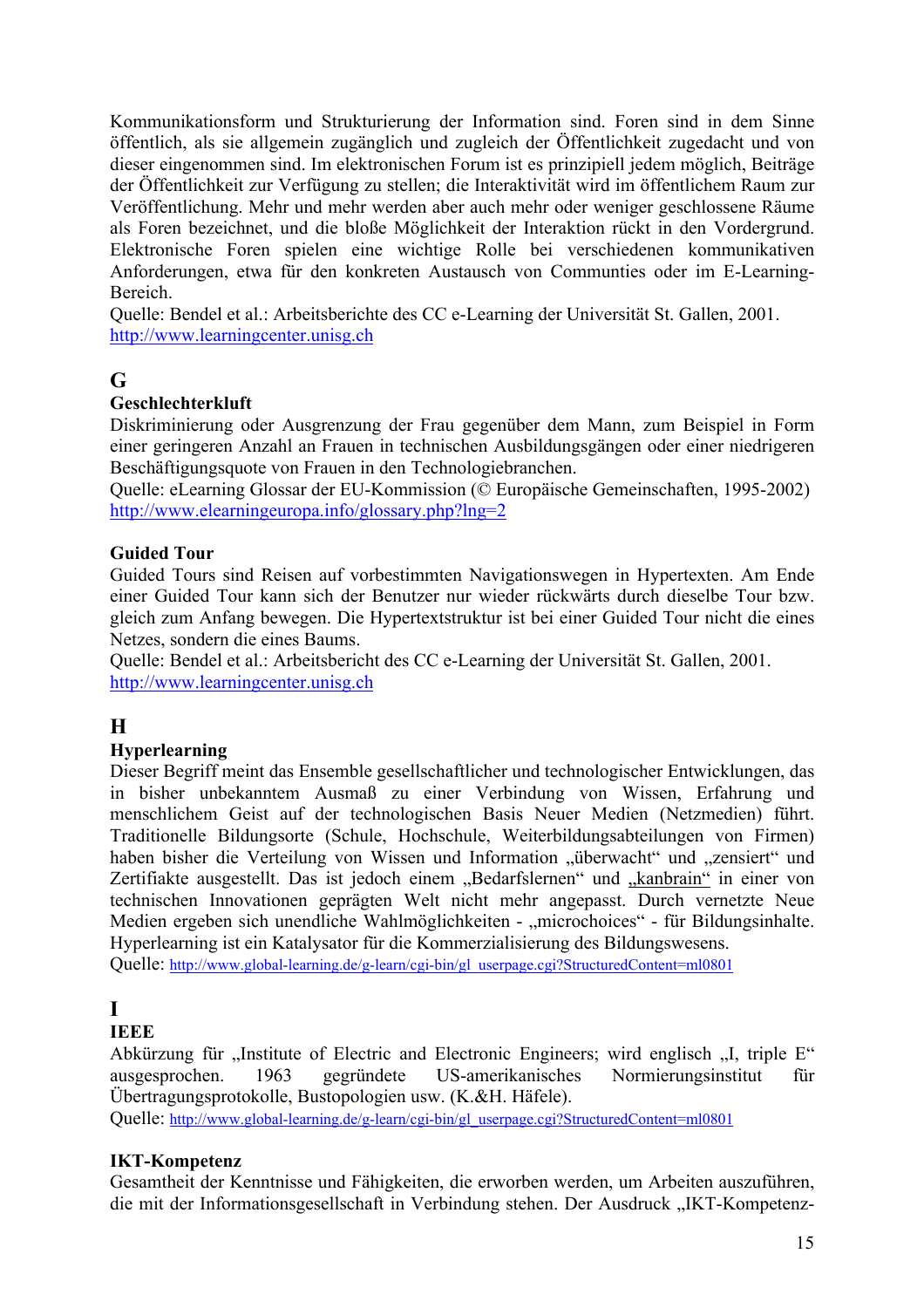<span id="page-15-0"></span>Kluft" ist häufig benutzt worden, um den Mangel an Arbeitskräften mit IKT-Kompetenz in Europa zu bezeichnen.

Quelle: eLearning Glossar der EU-Kommission (© Europäische Gemeinschaften, 1995-2002) <http://www.elearningeuropa.info/glossary.php?lng=2>

### **IMS**

Das "IMS Global Learning Consortium", auch als "IMS Project" bekannt, ist ein internationaler Zusammenschluss unterschiedlicher Bildungs- und Regierungsorganisationen, dem auch Hersteller und Nutzer von CBT, WBT und E-Learning-Plattformen angehören. Durch Standardisierung von Lernobjekten sollen weltweite Suche, Austausch und Wiederverwendbarkeit von digitalem Lehrstoff ermöglicht werden. An den bei der Gründung 1994 verwendeten Namen "Instructional Management Systems" erinnert sich die Organisation aufgrund der veränderten Aufgabenstellungen nur ungern.

Quelle: [http://www.global-learning.de/g-learn/cgi-bin/gl\\_userpage.cgi?StructuredContent=ml0801](http://www.global-learning.de/g-learn/cgi-bin/gl_userpage.cgi?StructuredContent=ml0801)

#### **Informationssystem (IS)**

Im Kontext von Softwareanwendungen meint "Informationssystem" eine Applikation zusammen mit ihren Daten und ihren Kommunikationsbeziehungen zu anderen (Informations- )Systemen. I.d.R. integrierte ein IS mehrere Applikationen und unterstützt eine höher aggregierte Funktion; z.B. unterstützt ein Personal-Informationssystem oder Controlling-IS das Controlling.

Quelle: Back, A., Bendel, O., Stoller-Schai, D.: E-Learning im Unternehmen: Grundlagen - Strategien - Methoden - Technologien, 2001.

Back, A., Bendel, O., Stoller-Schai, D.: E-Learning: ein Wörterbuch. 2002.

#### **Instruktionsdesign**

Mit dem Begriff 'Instruktionsdesign' (engl. Instructional Design) wird eine (interdisziplinäre) Disziplin beschrieben, die sich mit der Gestaltung von interaktiven Lernprogrammen beschäftigt.

Ist diese Disziplin zu Anfang – vor allem in den Vereinigten Staaten – aus einer objektivistischen Tradition hervorgegangen, wurde das Instruktionsdesign immer stärker auch durch den Konstruktivismus beeinflusst. In der Forschung stellen Objektivismus und Konstruktivismus zwei Extrempole dar, wohingegen sich die meisten Instruktionsdesigner irgendwo dazwischen bewegen und auch die jeweiligen Gegebenheiten berücksichtigen (z.B. konkreter Lerngegenstand, Vorkenntnisse der Lernende), um sich entsprechend einzuordnen. Für die Gestaltung und Beurteilung interaktiver Lernsysteme liefern Thomas C. Reeves und Stephen W. Harmon ein viel zitiertes Konzept, das einen mehrdimensionalen Ansatz darstellt und das erkenntnistheoretische Spannungsfeld von Objektivismus und Konstruktivismus widerspiegelt.

Quelle: Sabine Seufert, Peter Mayr: Fachlexikon [e-le@rning-](mailto:e-le@rning) © 2002 managerSeminare

#### **Intelligente Tutorielle Systeme (ITS)**

Das dahinter liegende Lernparadigma war (ist) konstruktivistisch: der Lerner steuert selbst Richtung und Geschwindigkeit seines Lernprozesses. Für Glasersfeld – einem Vertreter des radikalen Konstruktivismus – ist 'Know-ledge not passively received either through the senses or by way of communication, but is actively built up by the cognising subject.' Das heißt, das Lernen als aktiver Prozess eingestuft wird, welcher nicht von einem CBT beeinflusst werden sollte, vielmehr sollten Lernprogramme dem Lernprozess des Benutzers folgen. Eines der ersten Programme, das auf Textbasis ein Gespräch mit einem artifiziellen Gesprächspartner imitierte, war ELIZA von Joseph Weizenbaum.

Quelle: Sabine Seufert, Peter Mayr: Fachlexikon [e-le@rning-](mailto:e-le@rning) © 2002 managerSeminare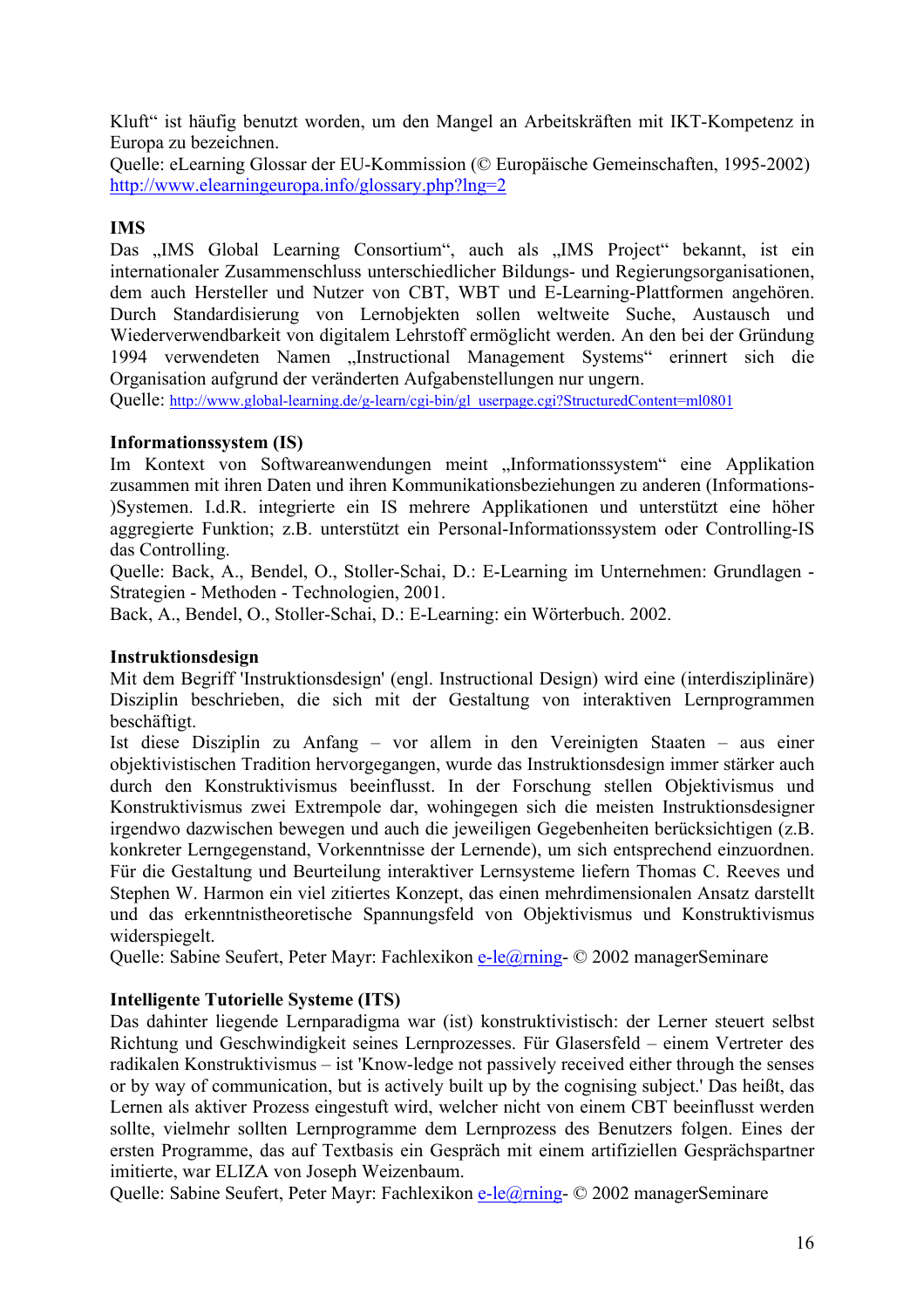#### <span id="page-16-0"></span>**Interaktive Medien**

Interaktivität, Interaktion (von lat. inter agere) bedeutet die Wechselbeziehung zwischen sich gegenseitig ansprechenden Partnern. Interaktionen sind Handlungen, bei denen mindestens ein weiterer Teilnehmer (sei er menschlich oder programmiert) involviert ist, welcher der Empfänger der Handlung ist. Interaktive Medien erlauben eine gegenseitige Beeinflussung zwischen dem Benutzer und dem Medium. Der Benutzer wird durch bestimmte Ereignisse aufgefordert, eine Aktion zu tätigen, und umgekehrt beeinflusst der Benutzer durch bestimmte Aktionen den weiteren Ablauf bzw. die folgenden Schritte eines (Lern-)Programms. Quelle: Sabine Seufert, Peter Mayr: Fachlexikon [e-le@rning-](mailto:e-le@rning) © 2002 managerSeminare

#### **Intranet**

Ein Intranet ist ein Netzwerk zur internen Kommunikation innerhalb geschlossener Benutzergruppen. Es basiert auf Internettechnologien.

Quelle: Bendel et al.: Arbeitsbericht des CC e-Learning der Universität St. Gallen, 2001. [http://www.learningcenter.unisg.ch](http://www.learningcenter.unisg.ch/)

## **J**

#### **Just in Time elearning (JIT)**

Bei JIT-E-Learning geht es um die Befriedigung von akuten Lern- und Informationsbedürfnissen. JIT-E-Learning sichert die Zurverfügungstellung von Informationen und Lehrinhalten just-in-time. Im Vordergrund steht, wie der Einzelne bei Adhoc-Lernbedarf direkt am Arbeitsplatz mit Informationen und Lehrmodulen versorgt wird, damit er Aufgaben effizienter und effektiver lösen kann. Lernen und Arbeiten fließen dabei ineinander. Die Informationskanäle können über ganz verschiedene Technologien und Systeme realisiert werden, etwa über Nachrichtenticker oder ständig aktualisierte Nachschlagewerke.

Quelle: Back, A., Bendel, O., Stoller-Schai, D.: E-Learning im Unternehmen: Grundlagen - Strategien - Methoden - Technologien, 2001.

Back, A., Bendel, O., Stoller-Schai, D.: E-Learning: ein Wörterbuch. 2002.

## **K**

#### **Kanbrain**

Ein Kunstwort aus "kanban" (japanisch = just in time) und brain (englisch = hirn). Die Begriffe Hyperlearning und kanbrain gehören zum Vokabular der "Perelman-Debatte" über das "Microchoices-Modell". In dieser Debatte ging es unter anderem um das Ende der Effektivität herkömmlicher Bildungseinrichtungen im Zeitalter neuer Netztechnologien. Quelle: [http://www.global-learning.de/g-learn/cgi-bin/gl\\_userpage.cgi?StructuredContent=ml0801](http://www.global-learning.de/g-learn/cgi-bin/gl_userpage.cgi?StructuredContent=ml0801)

#### **Knowledge Management**

Knowledge Management dient dazu, in Organisationen Strukturen zu schaffen, die die Generierung, Verbreitung von Informationen und Wissen möglich machen. Grundlage ist eine Infrastruktur, die sich neuer Technologien bedient. Ziel des Knowledge Management ist es, die Wettbewerbsfähigkeit der Organisationen zu stärken, und zwar insbesondere durch die Verbesserung der organisationalen Effizienz, Reaktionsgeschwindigkeit, Kompetenz und Innovationsfähigkeit.

Quelle: Bendel et al.: Arbeitsberichte des CC e-Learning der Universität St. Gallen, 2001. [http://www.learningcenter.unisg.ch](http://www.learningcenter.unisg.ch/)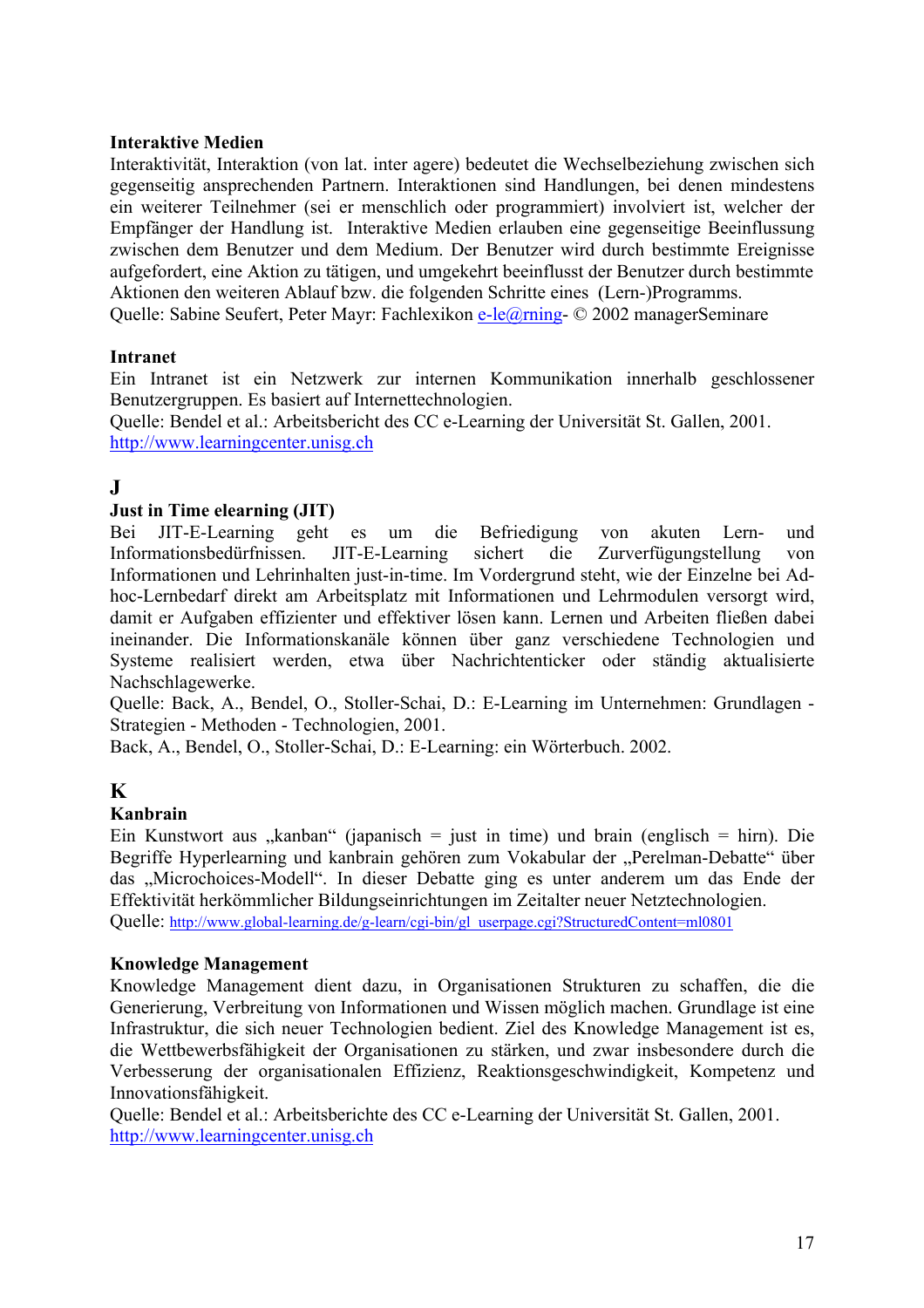#### <span id="page-17-0"></span>**Kompetenz**

Standards, die das Niveau an Kenntnissen und Fähigkeiten spezifizieren, das nötig ist, um in der Arbeitswelt erfolgreich die für eine bestimmte Beschäftigungsgruppe erforderlichen Funktionen auszuüben.

Quelle: eLearning Glossar der EU-Kommission (© Europäische Gemeinschaften, 1995-2002) <http://www.elearningeuropa.info/glossary.php?lng=2>

#### **Kursautoren-/Managementsysteme**

Mit einem Kursautorensystem wie beispielsweise WebCT, können webbasierte Kurse ohne Programmierkenntnisse entwickelt werden.

Die Vorteile von einer derartigen Standardsoftware sind, dass sie leicht zu installieren und einfach zu bedienen sind (s. Autorensystem). Als Nachteil kann jedoch aufgeführt werden, dass Kursautorensysteme häufig auf die Erstellung einzelner Kurse spezialisiert sind und damit kein organisationsweites Management sämtlicher Kurse und Lernressourcen möglich ist. Folgende Aufgabenschwerpunkte können neben der Erstellung von Kursen i.d.R. mit Hilfe eines Kursmanagementsystems organisiert werden: Inhaltsverwaltung, Lernverwaltung, Kommunikationsmanagement.

Quelle: Sabine Seufert, Peter Mayr: Fachlexikon [e-le@rning-](mailto:e-le@rning) © 2002 managerSeminare

#### **Kursmanagement**

Der dem Begriff 'Kursmanagement' werden Aktivitäten gefasst, die vor allem administrative Funktionen wie beispielsweise Dozenten-, Teilnehmerverwaltung, Reservierung und Buchung von Kursen umfassen.

Häufig sind entsprechende Funktionalitäten in Kursautorensystemen bzw. Learning Management Systemen integriert und Bestandteil der Lernplattform.

Quelle: Sabine Seufert, Peter Mayr: Fachlexikon [e-le@rning-](mailto:e-le@rning) © 2002 managerSeminare

## **L**

#### **Learning Management Systeme**

Learning Management Systeme sind 'modulare Baukastensysteme'.

Sie erlauben es Organisationen, unternehmensweite Lernplattformen aufzubauen, um Wissens- und Kompetenzziele zu definieren, die Lernbedürfnisse von Individuen und Organisationen zu analysieren, online und offline Kurs- und Lernmaterialien auszuwählen und einzukaufen, sowie unternehmensweite Lerninitiativen und -prozesse zu managen. Quelle: Sabine Seufert, Peter Mayr: Fachlexikon [e-le@rning-](mailto:e-le@rning) © 2002 managerSeminare

#### **Learning on Demand**

Learning-on-Demand verfolgt die Idee, Wissen und Kompetenzen nicht wie üblich auf Vorrat zu erlernen, sondern erst dann, wenn es benötigt wird. Mit üblicher Aus- und Weiterbildung erlernt ein Mensch Fähigkeiten und Kompetenzen, die er womöglich nie benötigen wird. Die Gefahr, unnötigen Lernaufwand zu betreiben ist relativ hoch. Gerade in der betrieblichen (bzw. betrieblich finanzierten) Weiterbildung hat daher Learning-on-Demand eine gewisse finanzielle Attraktivität, weil Mitarbeiter zielbezogener auf bevorstehende Aufgaben vorbereitet werden.

Quelle: Sabine Seufert, Peter Mayr: Fachlexikon [e-le@rning-](mailto:e-le@rning) © 2002 managerSeminare

#### **Learning Objects**

Das Learning Technology Standards Committee des IEEE definiert den Begriff der Learning Objects sehr weit; Learning Objects seien "any entity, digital or non-digital, which can be used, re-used or referenced during technology supported learning". Wesentliche Punkte bei Learning Objects sind die beliebige Granularität, die Abgeschlossenheit und die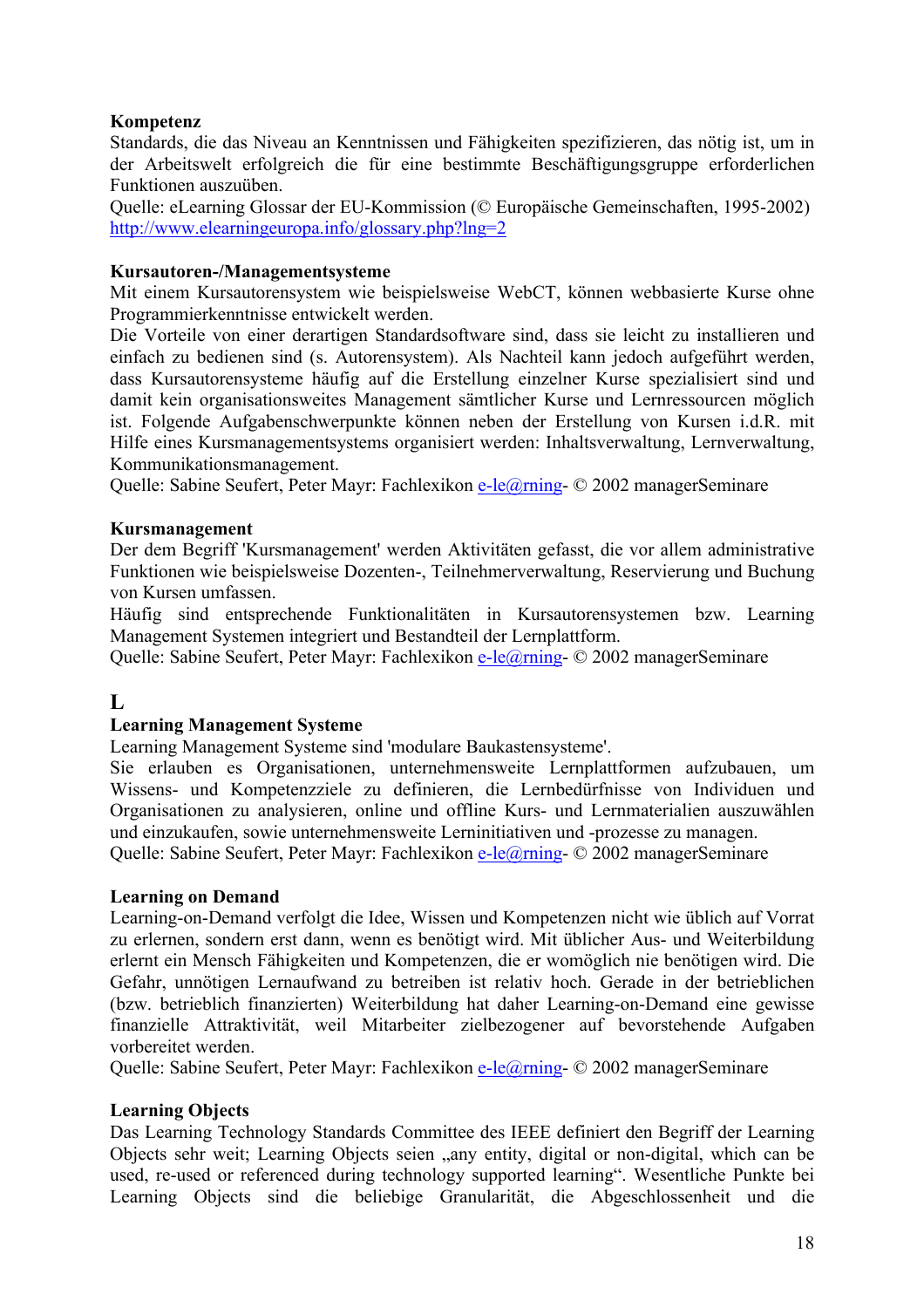<span id="page-18-0"></span>Kombinationsfähigkeit mit anderen Learning Objects. Entsprechend müssen Learning Objects standardisierte Einheiten darstellen. Der Ansatz der Learning Objects könnte u.a. einen quasiindustriellen Umgang mit Content und Kursen ermöglichen, so dass industrielle Fertigungsund Verwertungsmethoden auf die Erstellung, die Weiterverarbeitung und das "Recycling" von Content und Kursen übertragen werden. Es soll darum gehen, Lernobjekte massenhaft, schnell und einheitlich zu produzieren, um sie dann an jedem Ort, zu jeder Zeit und mit jedem Ziel einsetzen und wieder verwenden zu können.

Quelle: Back, A., Bendel, O., Stoller-Schai, D.: E-Learning im Unternehmen: Grundlagen - Strategien - Methoden - Technologien, 2001.

Back, A., Bendel, O., Stoller-Schai, D.: E-Learning: ein Wörterbuch. 2002.

#### **Lebenslanges Lernen**

Die Notwendigkeit, sich permanent neben der beruflichen Arbeit weiterzubilden, entstand zeitgleich mit dem Aufkommen der industriellen Entwicklung, verstärkt noch durch das Entstehen des Informationszeitalters im ausgehenden 20. Jahrhundert.

Die damit einhergehende rasante technologische Entwicklung fordert, dass Kenntnisse und Fähigkeiten stetig aktualisiert und ergänzt werden müssen. Dies gilt für Betriebe und Unternehmen und damit auch für deren Angestellte und Arbeiter.

Damit verbunden ist die Tendenz zu einem Wandel der Ausbildungsformen sowie den damit verbundenen Medien und Kommunikationsformen. Der klassische Lebenslauf – Schule, Ausbildung, Studium, Beruf und Rente – gehört längst der Vergangenheit an. Vielmehr ist Lebenslanges Lernen (lifelong learning ) notwendig. Lebenslanges Lernen kann durch den Einsatz von e-Learning flexibler, preiswerter und arbeitsplatznaher gestaltet werden.

Flexibilität: Der Einsatz von CBT/WBT und ähnlichen Selbstlernumgebungen bietet dem Lernenden die Möglichkeit, zeit- und ortsunabhängiger zu studieren. Es müssen weniger fixe Termine für Lehrveranstaltungen festgelegt werden.

Preiswerter: Durch den Einsatz von e-Learning ist es möglich, den Lernstoff zum Lerner zu transportieren. Kosten wie z.B. Aufwendungen für lange und teure Fahrten zu entfernten Seminarorten, können dadurch drastisch reduziert werden.

Arbeitsplatznähe: Die Tatsache, dass mittels mediengestützter Lehre am Arbeitsplatz selbst gelernt werden kann, bietet großes Potenzial für einen effizienteren Transfer auf tatsächliche Problemstellungen.

Dies ist einerseits durch die räumliche und auch zeitliche Nähe zum Arbeitsalltag gewährleistet. Weiterhin bietet sich aber auch an, den Lehrstoff auf die konkreten Ansprüche des Arbeitenden hin aufzubereiten und zu präsentieren.

Quelle: Sabine Seufert, Peter Mayr: Fachlexikon [e-le@rning-](mailto:e-le@rning) © 2002 managerSeminare

#### **Lebenslanges Lernen**

Ausdruck, der benutzt wird, um zu beschreiben, dass der Erwerb neuer Kenntnisse gegenwärtig als kontinuierlicher Prozess betrachtet wird, da er nicht mit Beendigung der Schul- oder Universitätsausbildung endet, sondern sich ohne Unterbrechung über das ganze Berufsleben und auch noch nach der Pensionierung fortsetzt und heute, zu einem guten Teil dank der Möglichkeiten, die das e-Learning bietet, alle Etappen des Lebens und alle gesellschaftlichen Gruppen erfasst.

Quelle: eLearning Glossar der EU-Kommission (© Europäische Gemeinschaften, 1995-2002) <http://www.elearningeuropa.info/glossary.php?lng=2>

#### **Lernen im Netz**

Lehrmethode, bei der die Informations- und Kommunikationstechnologien (IKT) zum Herstellen von Verbindungen zum Beispiel zwischen einem Schüler und den restlichen Schülern sowie den Tutoren oder zwischen einer Lerngemeinschaft und den ihr zur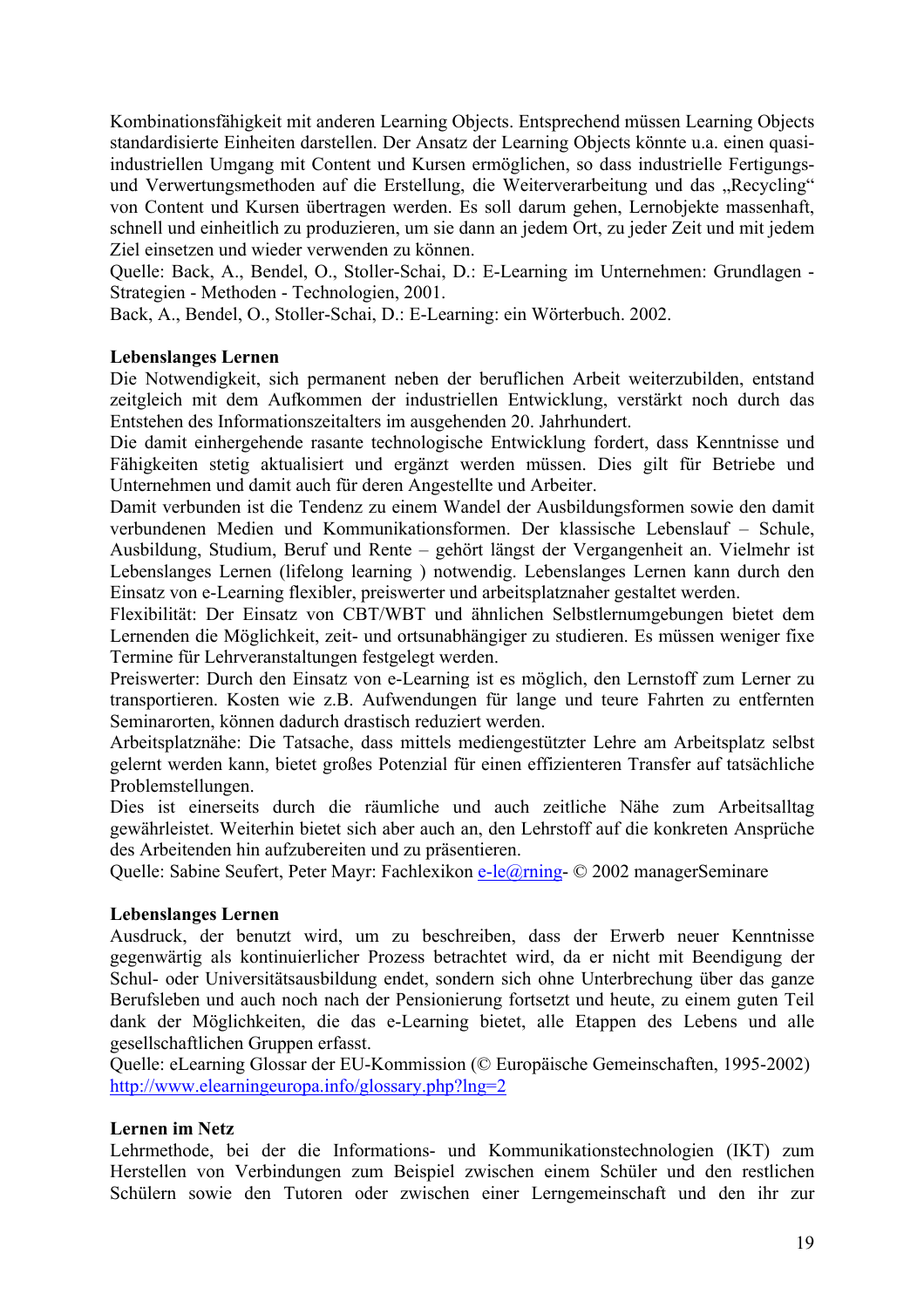<span id="page-19-0"></span>Verfügung stehenden Ressourcen verwendet werden (Jones und Steeples, 2001, in . Networked Learning: Perspectives and Issues").

Quelle: eLearning Glossar der EU-Kommission (© Europäische Gemeinschaften, 1995-2002) <http://www.elearningeuropa.info/glossary.php?lng=2>

### **Lernplattform**

Lernplattformen sind inter-/intranetgestützte Softwaretools, die dem Aufbau, Betrieb und der Verwaltung virtueller Lernarrangements dienen. Sie gewährleisten quasi die digitale Logistik für eine reibungslose unternehmensweite Abwicklung des virtuellen Lernens.

Quelle: Sabine Seufert, Peter Mayr: Fachlexikon [e-le@rning-](mailto:e-le@rning) © 2002 managerSeminare

### **Lernportal**

Als Lernportale können jene Webseiten bezeichnet werden, die Lernenden oder Organisationen einen vereinheitlichten Zugang zu Lern- und Trainingsressourcen von verschiedenen Quellen anbieten. Lernportale stellen daher einen Aggregationspunkt für das Angebot an e-Learning Produkten, wie beispielsweise Online-Kurse, Kursmaterialien, Zugang zu Experten und Communities, dar.

Darüber hinaus ist es bezeichnend für Portale, das sie den Benutzern eine Personalisierung erlauben.

Quelle: Sabine Seufert, Peter Mayr: Fachlexikon [e-le@rning-](mailto:e-le@rning) © 2002 managerSeminare

## **LOM**

Learning Objects Metadata - wörtlich: Metadaten für Lernobjekte, wird zugleich auch verwendet für die Empfehlungen der IEEE LTSC zur Vereinheitlichung der Beschreibung von Lernobjekten durch Metadaten.

Quelle: [http://www.global-learning.de/g-learn/cgi-bin/gl\\_userpage.cgi?StructuredContent=ml0801](http://www.global-learning.de/g-learn/cgi-bin/gl_userpage.cgi?StructuredContent=ml0801)

## **LTSC**

Abkürzung für "Learning Technology Standards Committee". LTSC ist eine Subdivision des IEEE und definiert technische Standards, Praktiken und Richtlinien zur Entwicklung und Implementierung von computer- und webbasierenden Lehr- und Lernsystemen. (K.&H. Häfele)

Quelle: [http://www.global-learning.de/g-learn/cgi-bin/gl\\_userpage.cgi?StructuredContent=ml0801](http://www.global-learning.de/g-learn/cgi-bin/gl_userpage.cgi?StructuredContent=ml0801)

## **M**

## **Mediathek**

Mediatheken sind Bibliotheken, die sehr unterschiedliche Medien bereithalten wie beispielsweise interaktive Lernsoftware, Videos, Bücher, Multimedia Angebote oder Hörspiel-Kassetten.

Mediatheken sind meist auch als Lernzentren ausgestattet, die Computerstudios bereithalten und eine multimediale Lehrmittelsammlung zur Verfügung stellen. Mediatheken halten somit Materialien für den Offline-Einsatz bereit.

Quelle: Sabine Seufert, Peter Mayr: Fachlexikon [e-le@rning-](mailto:e-le@rning) © 2002 managerSeminare

#### **Metadaten**

Unter Metadaten ('Daten über Daten') versteht man strukturierte Daten, mit deren Hilfe eine Informationsressource beschrieben und dadurch besser auffindbar gemacht wird. Metadaten liefern also Grundinformationen über ein Dokument, z.B.

- Angaben über den Autor,
- Kategorie des Inhalts,
- Format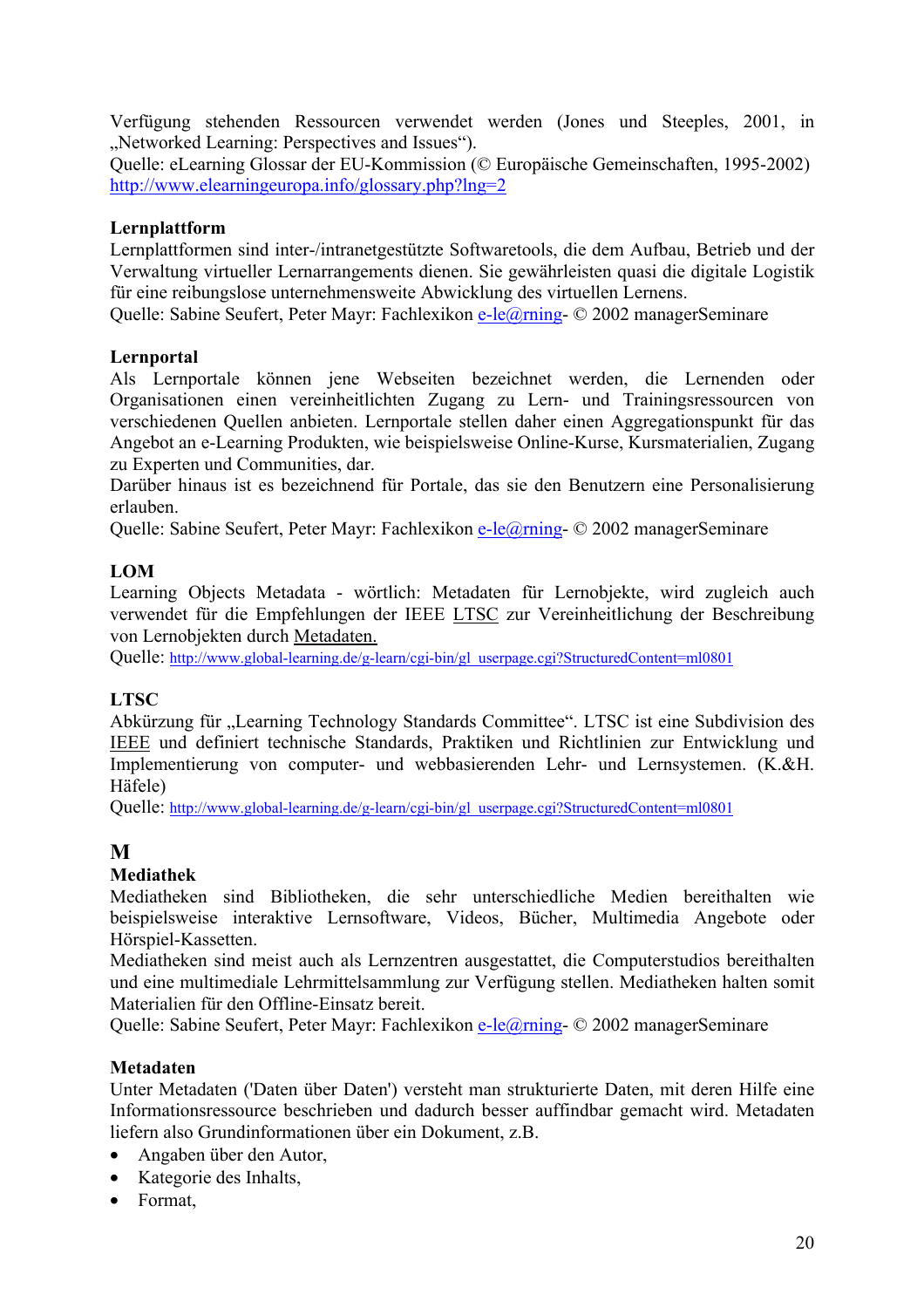- <span id="page-20-0"></span>• pädagogische Details,
- technische Aspekte etc.

Im Bereich e-Learning dienen sie somit quasi als Etikett für Lerninhalte. Quelle: Sabine Seufert, Peter Mayr: Fachlexikon [e-le@rning-](mailto:e-le@rning) © 2002 managerSeminare

#### **Mobile Learning (M-Learning)**

Mobile Learning ist elektronisch unterstütztes Lehren und Lernen, das mit Mitteln mobiler Telekommunikationstechnologien angereichert wird. Die Mobilität des M-Learning bedeutet die Mobilität von Lernenden, Geräten und Daten. Zuweilen wird M-Learning auch als "Wireless Learning" bezeichnet. Das kabellose Lernen ist ein möglicher Bestandteil im mobilen Szenario; Mobilität kann aber auch heißen, dass man sich "seine Kabel sucht".

Quelle: Back, A., Bendel, O., Stoller-Schai, D.: E-Learning im Unternehmen: Grundlagen - Strategien - Methoden - Technologien, 2001.

Back, A., Bendel, O., Stoller-Schai, D.: E-Learning: ein Wörterbuch. 2002.

#### **Multimedia**

Multimedia ist ein technologisches Konzept, das die Interaktion zwischen einem Benutzer und einem multiplen Mediensystem ermöglicht. Dabei werden mehrere Medientypen miteinander kombiniert: Texte, Grafiken, Animationen, Audiosequenzen, Videosequenzen. Die Medienwahl sollte von den angestrebten Lehrzielen ausgehen. Somit kann mit dem Begriff Multimedia auch eine inhaltliche Integration und nicht nur eine technische Integration

Quelle: Sabine Seufert, Peter Mayr: Fachlexikon [e-le@rning-](mailto:e-le@rning) © 2002 managerSeminare

#### **Multipoint-Konferenzsysteme**

unterschiedlicher Medien assoziiert werden.

Mit der Entwicklung von internationalen Videokonferenzstandards, gefördert von der International Telecommunications Union (ITU, eine Agentur der UN), geht auch die Entwicklung und Verbreitung von Videokonferenzen einher. Mit Multipoint-Konferenzen können Konferenzen mit mehr als zwei Teilnehmern an verschiedenen Orten stattfinden.

Die bestehenden Netze wurden für die Punkt-zu-Punkt-Verbindung zwischen zwei Benutzern entwickelt. Um die Kommunikation zwischen mehreren Benutzern gleichzeitig zu ermöglichen, muss eine Form der Multipoint-Technologie eingesetzt werden, die spezielle Hard- und Software (Multipoint Control Units – MCUs) realisiert wird. Mit IP Multicast können Applikationen einen Datenstrom zu mehreren Teilnehmern gleichzeitig verschicken. Quelle: Sabine Seufert, Peter Mayr: Fachlexikon [e-le@rning-](mailto:e-le@rning) © 2002 managerSeminare

## **N**

#### **Navigation**

Navigation ist die Bewegung in Hypertexten bzw. in einer multimedialen Umgebung. Die Navigation ist ein zentrales Thema bei der Diskussion über die Erstellung von Hypertexten. Der Benutzer soll möglichst schnell auf alle verfügbaren Seiten und Ressourcen zugreifen können und stets im Bilde sein, wo er sich gerade befindet. Es muss für sich jederzeit möglich sein, zum ursprünglichen Ausgangspunkt zurückzukehren oder die Anwendung zu beenden. Quelle: Bendel et al.: Arbeitsbericht des CC e-Learning der Universität St. Gallen, 2001. [http://www.learningcenter.unisg.ch](http://www.learningcenter.unisg.ch/)

#### **Netiquette**

Die Netiquette ist gewissermaßen der "Knigge" in Internet und Intranet. Sie besteht aus einem Satz von Regeln, die den verantwortungsvollen Umgang zwischen Netzteilnehmern regeln sollen. Man kann sie als Kodex für "Netzteilnehmer" bezeichnen.

Quelle: Bendel et al.: Arbeitsbericht des CC e-Learning der Universität St. Gallen, 2001.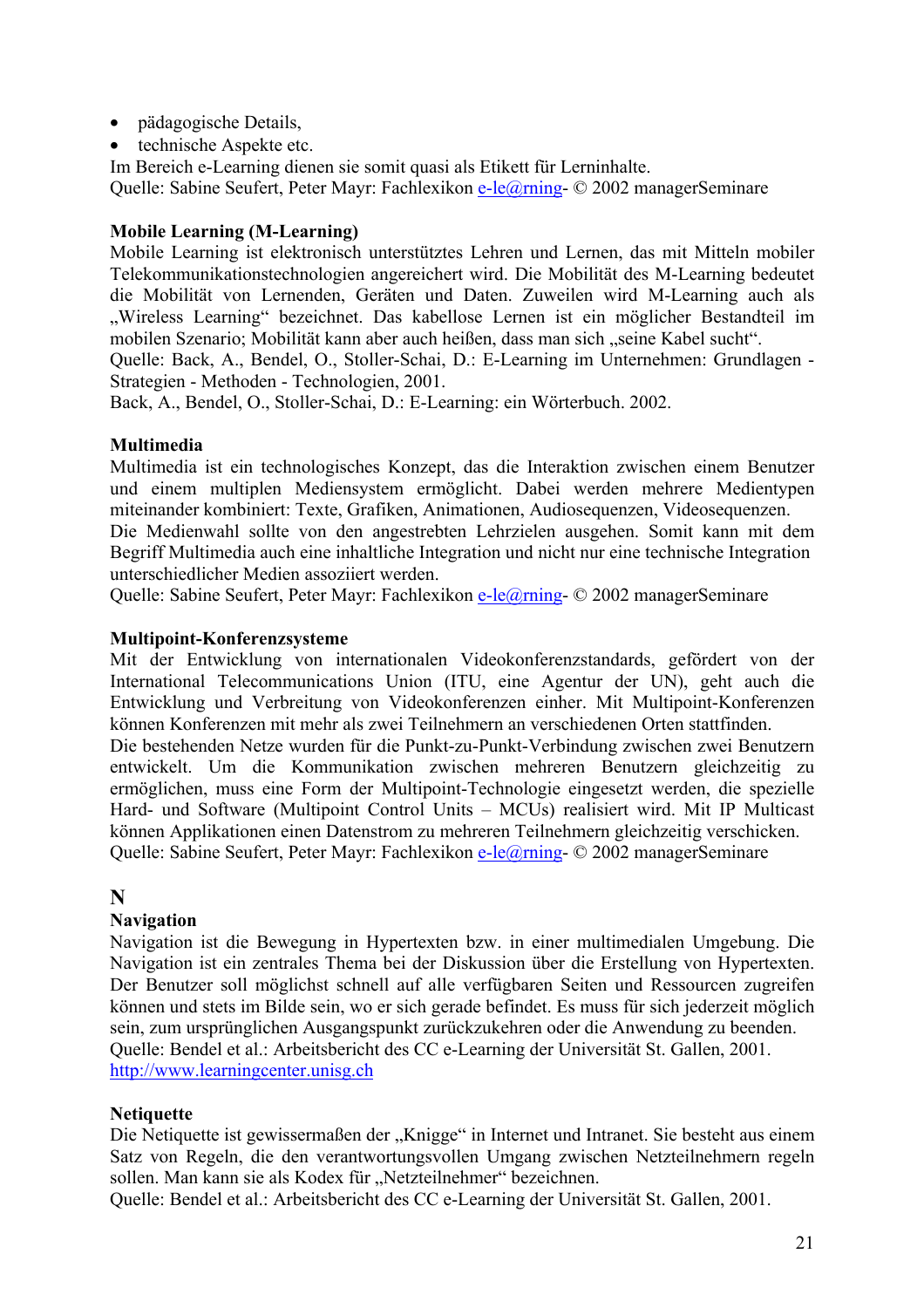#### <span id="page-21-0"></span>[http://www.learningcenter.unisg.ch](http://www.learningcenter.unisg.ch/)

## **O**

### **Online-Datenbanken**

Das World Wide Web ist ein Teilnetz des Internets, mit dem auf multimediale Hypertextdokumente zugegriffen werden kann. Für den großen Erfolg des WWW können im Wesentlichen folgende fünf Faktoren als ausschlaggebend betrachtet werden:

1.Das WWW basiert auf Hypertextdokumenten, d.h. Texte (sog. Knoten), die über Schlüsselwörter, sog. Links, miteinander verbunden sind.

2.Im WWW kann auf Multimediadokumente zugegriffen werden, d.h. verfügbar sind nicht nur Texte, sondern z.B. auch Bilder, Sprache, Musik und Videos.

3.Das Client-Server-Prinzip ermöglicht einen Zusammenschluss von isolierten PCs mit Servern, unabhängig von der Benutzerplattform.

4.Die systemunabhängige Dokumentenbeschreibung mittels HTML garantiert den Zugriff mit beliebiger Hard- und Software.

5.Auf andere Internet-Dienste wie z.B. E-Mail oder Newsgroups kann durch multifunktionale Browser zugegriffen werden.

Die Distribution von Lerninhalten sowie ständig aktualisierten Informationen kann daher sehr vereinfacht organisiert werden. Ist die Web-Applikation verknüpft mit Datenbank-Strukturen wie beispielsweise SQL oder Lotus Notes Datenbanken, wird es für den Kursentwickler stark vereinfacht, neue Inhalte flexibel zu halten und kontinuierlich upzudaten, z.B. in Form von News Services.

Quelle: Sabine Seufert, Peter Mayr: Fachlexikon [e-le@rning-](mailto:e-le@rning) © 2002 managerSeminare

## **P**

## **Pädagogische Agenten**

Pädagogische Agenten sind Agenten, die bei Anforderungen und Aufgaben im Lernbereich assistieren. Bei vielen Aufgaben der pädagogischen Agenten ist ihre Sichtbarkeit unverzichtbar, und oft sind sie anthropomorph, also menschenähnlich gestaltet. Häufig ist eine natürlichsprachliche Kommunikation möglich (vgl. Avatare).

Quelle: Back, A., Bendel, O., Stoller-Schai, D.: E-Learning im Unternehmen: Grundlagen - Strategien - Methoden - Technologien, 2001.

Back, A., Bendel, O., Stoller-Schai, D.: E-Learning: ein Wörterbuch. 2002.

## **Planspiel**

Ein Planspiel ist ein Lehr-/Lernverfahren, bei dem am Modell einer (vereinfachten) Situation den Lernenden Handlungsentscheidungen abverlangt werden, deren Auswirkungen im Anschluss geprüft werden.

Der Ablauf von Planspielen besteht meist aus einer Folgen von Runden, die sich ihrerseits in eine Vorbereitungsphase, eine Durchführungsphase und eine Auswertungsphase unterteilen lassen.

Quelle: Sabine Seufert, Peter Mayr: Fachlexikon [e-le@rning-](mailto:e-le@rning) © 2002 managerSeminare

#### **Portal**

Lern- und Wissensportale vermögen ein integriertes Angebot zu schaffen, insofern dort angebotene oder vermittelte Produkte, Ressourcen und Dienstleistungen in (einer konträren bzw. komplementären) Beziehung zueinander stehen können. Beispielsweise kommen Portale dem Bedürfnis eines Benutzers nach Wissensvermittlung nach, indem sie ihm kostenlosen Zugang zu multimedial aufbereiteten Grundinformationen zu einem Thema bieten, gleichzeitig verschiedene kostenpflichtige Kurse zum Thema offerieren oder vermitteln und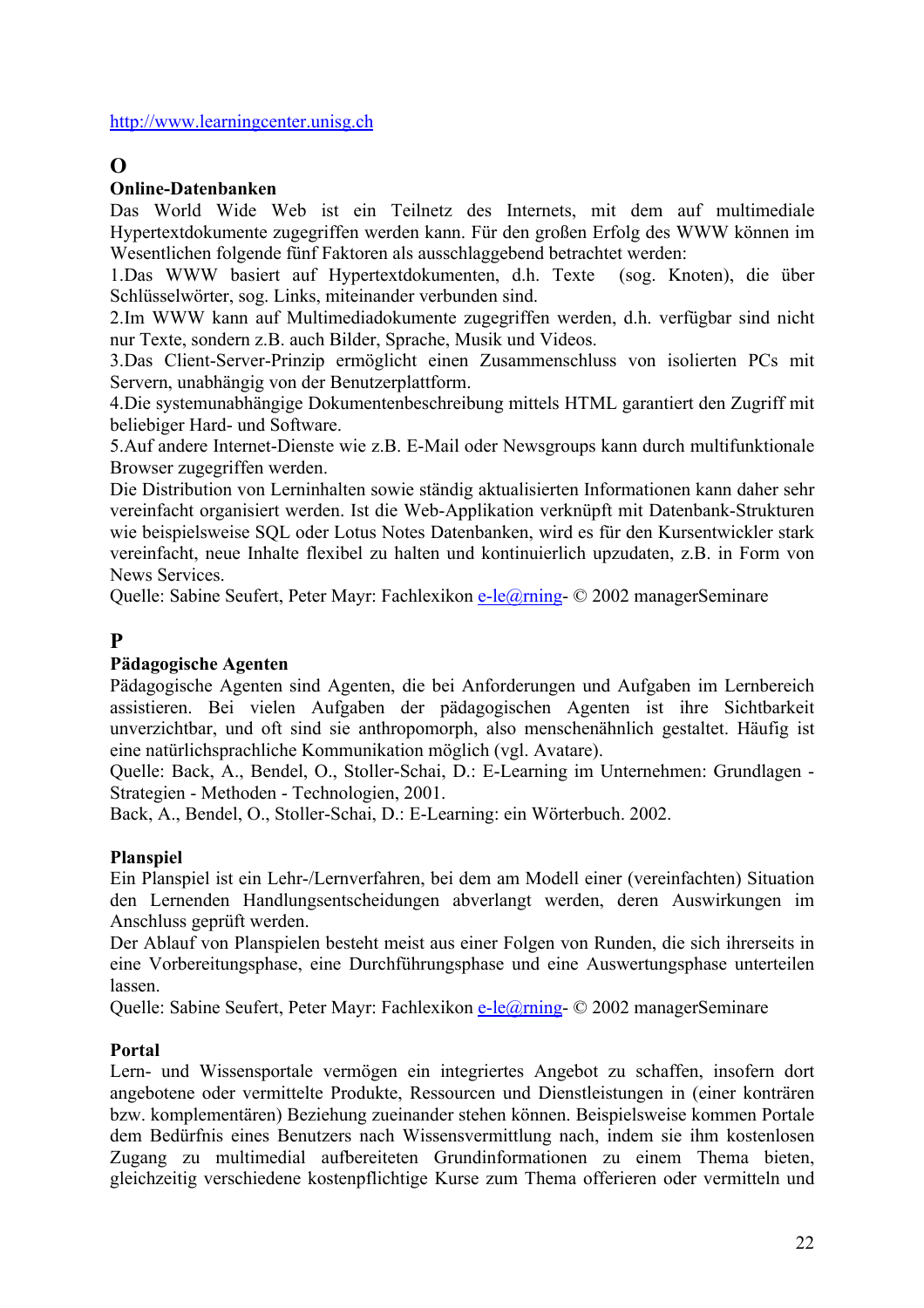<span id="page-22-0"></span>zusätzlich die Möglichkeit schaffen, Communities zu diesem Thema zu beanspruchen oder gar zu bilden, in denen sich Benutzer und Experten austauschen können. Quelle: Bendel et al.: Arbeitsbericht des CC e-Learning der Universität St. Gallen, 2001. [http://www.learningcenter.unisg.ch](http://www.learningcenter.unisg.ch/)

### **Programmierter Unterricht**

Der Programmierte Unterricht, auch programmierte Unterweisung bzw. Instruktion genannt, basiert auf Ideen des Behaviorismus, insbesondere auf Skinner und auf Konzepten der Kybernetik. Noch bevor in den 60er und 70er Jahren CBTs ihren Weg an die Universitäten und in die Klassenzimmer gefunden hatten, gab es bereits programmierten Unterricht auf Papier. Bei dem Instruktionsdesign der Programmierten Instruktion versteht man unter Lernen die Aneignung objektiv richtigen und definierten Wissens.

Das Konzept beruht auf einer Unterteilung des Lernstoffes in sehr kleine Einzelschritte. Dem Lernenden wird erst dann ein neuer Lernstoff präsentiert, wenn er den vorgehenden Schritt erfolgreich bewältigt hat.

Quelle: Sabine Seufert, Peter Mayr: Fachlexikon [e-le@rning-](mailto:e-le@rning) © 2002 managerSeminare

## **Q**

### **Qualitätssicherung**

Mit zunehmender Verbreitung und auch steigender Kommerzialisierung von e-Learning Bildungsangeboten wächst auch die Notwendigkeit einer Qualitätssicherung. Dies ist umso wichtiger vor dem Hintergrund, dass der globale Bildungsmarkt eher ein Anbietermarkt denn ein Nachfragermarkt ist, d.h. es existiert derzeit ein Überangebot an E-Learning Bildungsprodukten.

Es existieren hauptsächlich vier verschiedene Ansätze, die Qualität mediengestützter Produkte zu bewerten und zu sichern.

1.Qualitätssicherung durch Standardisierung: Durch die Einführung von Standards soll die Vergleichbarkeit und die Kombinierung von unterschiedlichen e-Learning Arrangements verbessert werden (s. e-Learning Standards).

2.Qualitätssicherung durch Benchmarks: Verschiedene Konsortien haben Kriterienkataloge für e-Learning Angebote entwickelt. Beispiel ist das von der British Assosciation for Open Learning (BAOL) entwickelte Bench-marking-Modell. Problematisch in diesem Bereich ist die fehlende Einigung auf ein bzw. ein paar wenige Benchmarks.

3.Qualitätssicherung durch Peer-Reviews: E-Learning

Anbieter begutachten sich gegenseitig (s. Peer Reviews).

4.Qualitätssicherung durch Akkreditierung: Mit diesem Verfahren sollen mediengestützte Lehrangebote qualitativ gesichert werden, indem unabhängige Instanzen eine Begutachtung durchführen und bei entsprechender Qualität auch zertifizieren. Neben diversen internationalen Akkreditierungsinstanzen existiert in Deutschland bspw. die ZEVa (Zentrale Evaluations- und Akkreditierungsagentur). Das Tätigkeitsfeld dieser Institution liegt in der Evaluation und Akkreditierung von Bachelor- und Magister-Studiengängen an deutschen Hochschulen.

Die Sicherung der Qualität von e-Learning Arrangements ist zweifelsohne ein wichtiges Anliegen. Noch fehlen allerdings sinnvolle Konzepte zur Evaluation der didaktischen Qualität, während eine formale, quantitative oder auch finanzielle Qualitätskontrolle (zumindest in Ansätzen) mit den vorgestellten Instrumenten sinnvoll und möglich erscheint. Quelle: Sabine Seufert, Peter Mayr: Fachlexikon [e-le@rning-](mailto:e-le@rning) © 2002 managerSeminare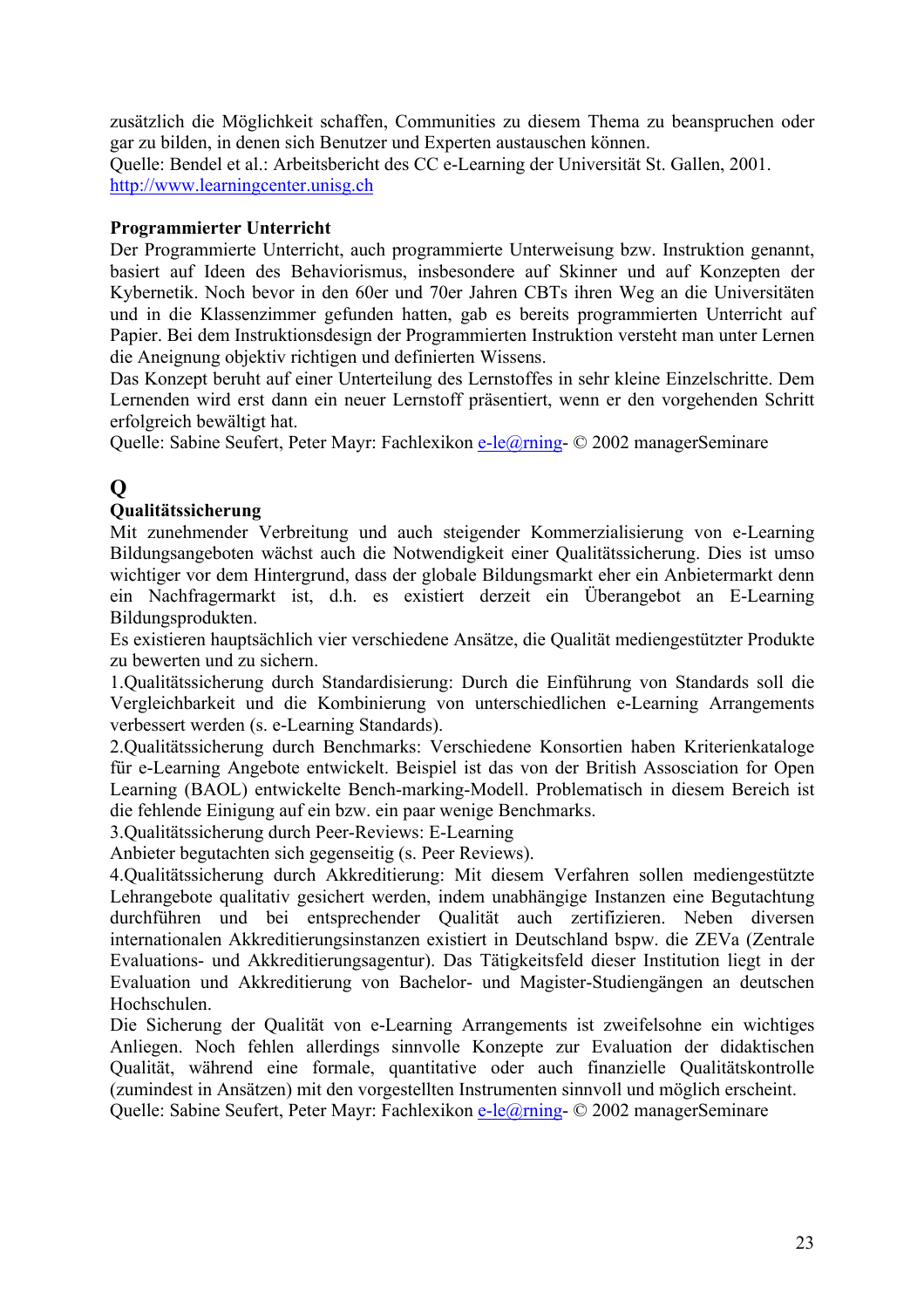# <span id="page-23-0"></span>**R**

**ROE**

In Anlehnung an den Begriff Return on Investment wird im Lehr- und Lernbereich zuweilen auch von Return on Education (ROE) gesprochen. Die Abkürzung ist allerdings in den Wirtschaftswissenschaften belegt, nämlich als Kürzel für Return on Equity (equity steht für Eigenkapitalsrendite).

Quelle: Bendel et al.: Arbeitsberichte des CC e-Learning der Universität St. Gallen, 2001. [http://www.learningcenter.unisg.ch](http://www.learningcenter.unisg.ch/)

## **ROI - Return on Investment**

Der Return on Investment (ROI), auch Kapitalrendite genannt, ist das Verhältnis des gesamten investierten Kapitals zum Gewinn. Der ROI ist eine aus der Rentabilitätsrechnung abgeleitete Kennzahl für die Rentabilität einer Unternehmung oder abgrenzbaren Unternehmenteilen. Er kann als Grundlage für die Unternehmenspolitik und Unternehmensplanung dienen.

Quelle: Bendel et al.: Arbeitsberichte des CC e-Learning der Universität St. Gallen, 2001. [http://www.learningcenter.unisg.ch](http://www.learningcenter.unisg.ch/)

## **S**

## **SCORM**

Shareable Courseware Reference Model. Von ADL entwickelte Empfehlung zur Standardisierung von Lernobjekten.

Quelle: [http://www.global-learning.de/g-learn/cgi-bin/gl\\_userpage.cgi?StructuredContent=ml0801](http://www.global-learning.de/g-learn/cgi-bin/gl_userpage.cgi?StructuredContent=ml0801)

## **Selbständiges Lernen**

Selbständiges Lernen ist ein individueller Prozess, bei dem jeder Lernende seine persönliche Lernstrategie verfolgt. Als Anforderung an das Lernsystem gilt es, den Lernprozess anzuregen, den Lernenden zu motivieren und auftretenden Probleme in der Lernorganisation, im Lernprozess und in der Motivation durch Systemmerkmale entgegen zu wirken. Quelle: Bendel et al.: Arbeitsberichte des CC e-Learning der Universität St. Gallen, 2001.

[http://www.learningcenter.unisg.ch](http://www.learningcenter.unisg.ch/)

#### **Selbstgesteuertes Lernen**

Lernform, die dem Lerner in relativ großem Maß die Entscheidung über Lernrythmus und Lerngeschwindigkeit bis hin zur Setzung von Lernzielen überlässt. Selbstgesteuertes Lernen wird gern von Trainingsanbietern propagiert, deren Lernangebote die Verwendung von Online- und Offline-Medien einschließen. Es setzt eine hohe Selbstlernkompetenz und Motivation voraus und sollte sich auf eine didaktisch entsprechend gestaltete Lernumgebung stützen.

Quelle: [http://www.global-learning.de/g-learn/cgi-bin/gl\\_userpage.cgi?StructuredContent=ml0801](http://www.global-learning.de/g-learn/cgi-bin/gl_userpage.cgi?StructuredContent=ml0801)

#### **Shared Whiteboard**

Synchrone Verwendung eines einfachen Malprogramms (ähnlich MS Paintbrush). Shared Whiteboard ist ein Bestandteil von Desktop-Konferenzsystemen (z.B. NetMeeting, Netscape Conference).

Quelle: [http://www.global-learning.de/g-learn/cgi-bin/gl\\_userpage.cgi?StructuredContent=ml0801](http://www.global-learning.de/g-learn/cgi-bin/gl_userpage.cgi?StructuredContent=ml0801)

## **Situiertheit**

Ausgehend von realen Situationen wird ein mögliches Handeln in der Situation analysiert, durchgespielt und/ oder erklärbar gemacht. Dabei werden die Kontexte und die Personen, in der die Situation steht berücksichtigt.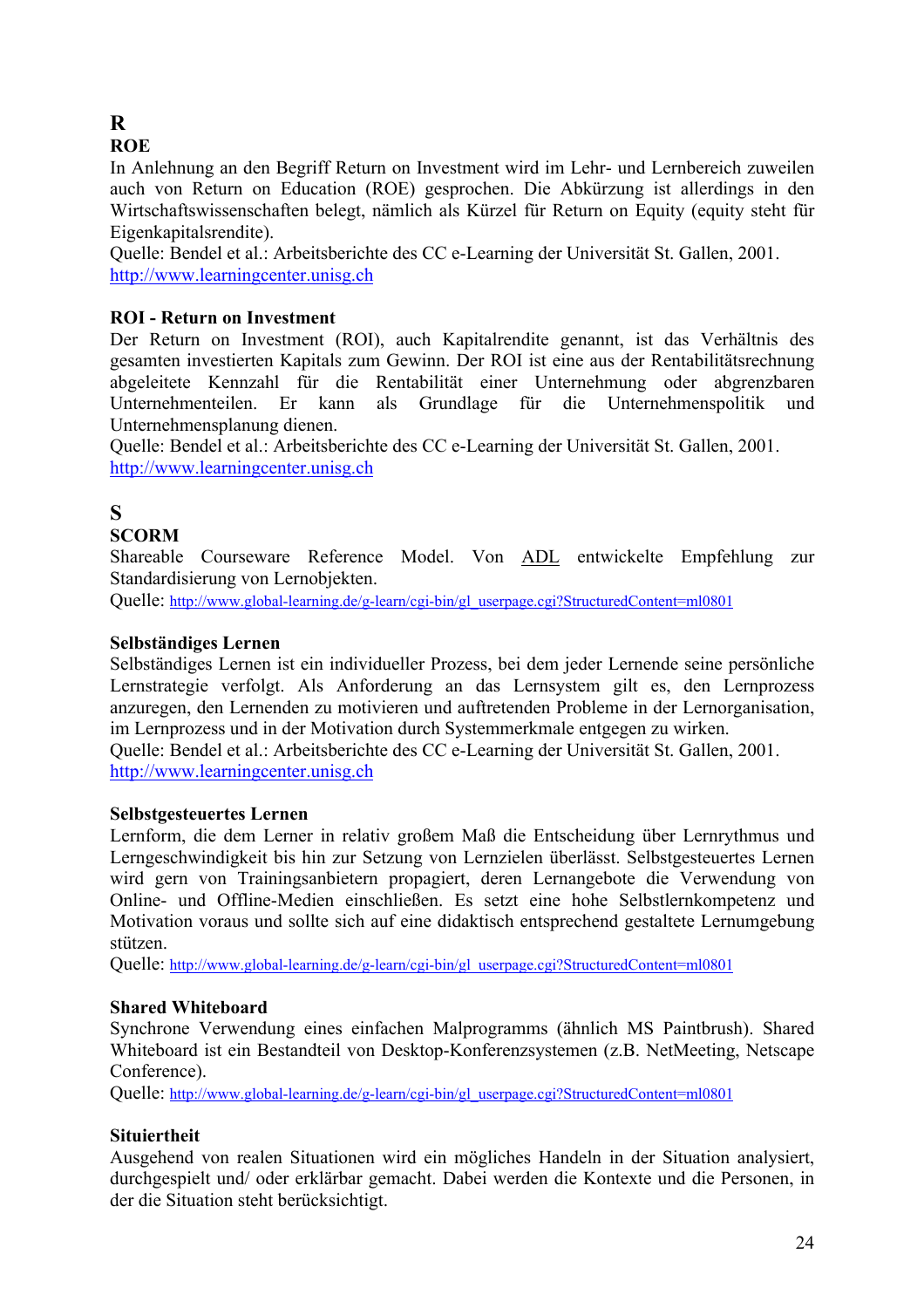<span id="page-24-0"></span>Quelle: Bendel et al.: Arbeitsberichte des CC e-Learning der Universität St. Gallen, 2001. [http://www.learningcenter.unisg.ch](http://www.learningcenter.unisg.ch/)

### **Skill Gap Analysis**

Vergleicht die Fähigkeiten einer Person mit den Fähigkeiten, die für eine Aufgabe benötigt werden, die sie gerade ausführt bzw. in Zukunft ausüben. Eine einfache Analyse der Schwächen im Bereich der Fähigkeiten besteht aus einer Liste von Anforderungen und einer Einschätzung der Ausprägung dieser Fähigkeiten bei einer Person. Bewertungen unterhalb eines vorher bestimmten Wertes identifizieren eine Schwäche bei dieser Fähigkeit.

Quelle: Sauter/ Sauter: Blended Learning: effiziente Integration von E-Learning und Präsenztraining. Neuwied 2002.

#### **Synchrones Lernen**

Synchrones Lernen (synchronous learning) bezeichnet Lernprozesse und dabei vor allem die Kommunikation und Interaktion zwischen Lehrenden und Lernenden, die zur gleichen Zeit stattfinden (im Gegensatz zu asynchronem Lernen).

Quelle: Sabine Seufert, Peter Mayr: Fachlexikon [e-le@rning-](mailto:e-le@rning) © 2002 managerSeminare

## **T**

#### **Teilnehmerorientierung**

Um Lernen im virtuellen Raum teilnehmerorientiert zu gestalten, muss von den individuellen Bedürfnissen und Anforderungen der Lernenden ausgegangen werden. Dabei stehen auch unterschiedliche Lerngeschwindigkeiten, unterschiedlich benötigte Inhalte und Lernmethodiken im Vordergrund.

Quelle: Bendel et al.: Arbeitsberichte des CC e-Learning der Universität St. Gallen, 2001. [http://www.learningcenter.unisg.ch](http://www.learningcenter.unisg.ch/)

#### **Telekolleg**

Die überwältigende Entwicklung des internetbasierten e-Learning verdeckt ein wenig die Form der Fernlehre, die das Fernsehen oder das Radio als Kanal verwendeten.

Im Bereich der TV-Lehre wurde in Deutschland vor allem das Telekolleg bekannt. Das Ende der 60er Jahre gegründete Medienverbundsystem bietet die Chance, zu einer Fachhochschulreife zu gelangen. Der Lernstoff wird durch Fernsehsendungen vermittelt, unterstützt durch Begleitmaterialien, Präsenzveranstaltungen und Online-Angeboten. Träger und Veranstalter sind die öffentlich rechtlichen Rundfunksender sowie die Bildungs- bzw. Kultusministerien in den Bundesländern Bayern, Brandenburg, Nordrhein-Westfalen und Rheinland-Pfalz.

Quelle: Sabine Seufert, Peter Mayr: Fachlexikon [e-le@rning-](mailto:e-le@rning) © 2002 managerSeminare

#### **Telelearning**

Telelearning (Distance-Education) ermöglicht ein Lernen unabhängig vom Ort und möglichst unabhängig von Zeitrestriktionen.

In Deutschland wurde mit der Gründung der Fernuniversität Hagen im Jahre 1974 ein Meilenstein im Bereich der universitären Fernlehre gesetzt. Der Lehrstoff wird nicht in Vorlesungen vermittelt. Dies geschieht vielmehr in schriftlicher Form durch didaktisch besonders aufbereitete Studienbriefe, die den Studierenden mit der Post in einem vorgegebenen Rhythmus nach Hause gesandt werden und dort eine selbstständige Erarbeitung ermöglichen.

Quelle: Sabine Seufert, Peter Mayr: Fachlexikon [e-le@rning-](mailto:e-le@rning) © 2002 managerSeminare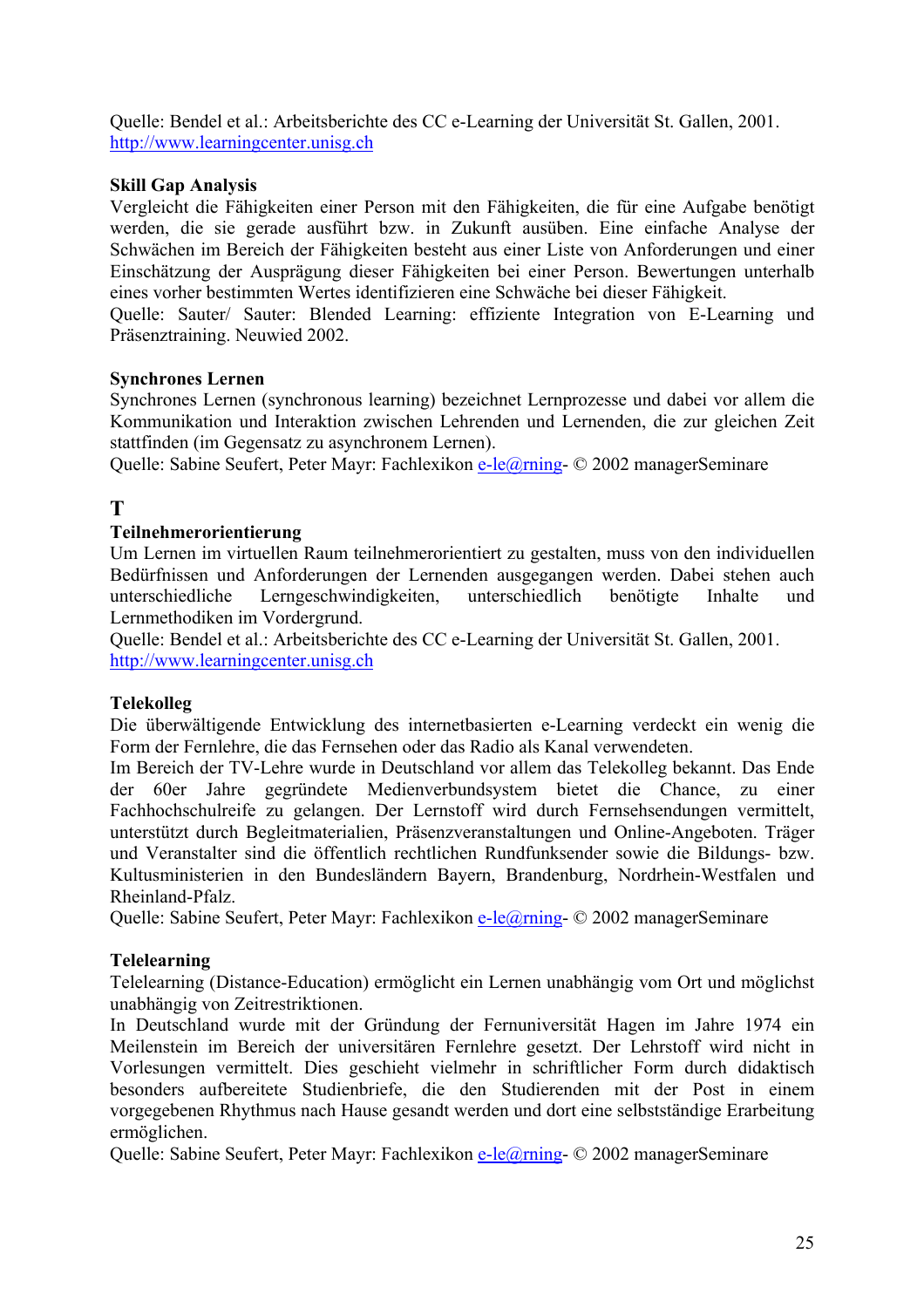## <span id="page-25-0"></span>**Telnet**

Ein Dienstprogramm, das einem Benutzer erlaubt, sich auf einem Computer oder Server einzuloggen und auf seine Informationen von einem anderen Ort (z.B. von zu Hause oder einem entfernten Arbeitsplatz) aus zuzugreifen.

Sauter/ Sauter: Blended Learning: effiziente Integration von E-Learning und Präsenztraining. Neuwied 2002.

## **Tele Teaching**

Beim Tele Teaching steuert vorwiegend der Lehrende den Lernprozess. Tele Teaching liegt z.B. vor, wenn via Whiteboard oder Application Sharing, Audio- und evtl. auch Videokonferenz eine Lehrveranstaltung abgehalten wird, die man im Internet verfolgen kann. Andere Formen sind die Übertragung einer Vorlesung an eine entfernte Gruppe via Videokonferenz und die Möglichkeit der entfernten Gruppe, Rückfragen über Telefon/ Internet-Audio oder Chat zu stellen.

Quelle: Back, A., Bendel, O., Stoller-Schai, D.: E-Learning im Unternehmen: Grundlagen - Strategien - Methoden - Technologien, 2001.

Back, A., Bendel, O., Stoller-Schai, D.: E-Learning: ein Wörterbuch. 2002.

## **Tele Tutoring**

Tele Tutoring ist die Betreuung der Lernenden via Telekommunikation, z.B. synchron oder asynchron bei Rückfragen.

Quelle: Back, A., Bendel, O., Stoller-Schai, D.: E-Learning im Unternehmen: Grundlagen - Strategien - Methoden - Technologien, 2001.

Back, A., Bendel, O., Stoller-Schai, D.: E-Learning: ein Wörterbuch. 2002.

## **U**

**URL**

URL steht für Uniform Resource Locator. Eine URL stellt die Adresse einer Internet Ressource dar. Diese Adressen sind im WWW zumeist nach einem einheitlichen Muster aufgebaut. Dienst/Protokoll: So werden alle WWW-Seiten über das HTTP-Protokoll (Hypertext TransferProtocol) aufgerufen. Es gibt auch noch andere Dienste und Protokolle im Internet. Wird dieser Teil der URL weggelassen, dann interpretieren die meisten Browser als 'http://'.

**Server**: Die häufigste Serverbezeichnung ist 'www', es sind aber auch andere Bezeichnungen möglich. Diese Server-Adresse wird auch 'Subdomain' genannt.

**Name**: Der eigentliche Name der URL folgt nach der Serverbezeichnung. Er stimmt oft mit dem eigentlichen Namen des Internet-Angebots überein.

**(Top Level) Domain**: Dieser Bestandteil gibt den Adressraum einer URL an. Für jedes Land existiert eine eigene Domain, für Deutschland 'de'. Daneben existieren auch noch länderübergreifende Domains (z.B. 'org', 'net', 'info') und Domains die für bestimmte Einrichtungen reserviert sind (z.B. 'gov' für US-amerikanische Regierungseinrichtungen).

Weitere Angaben für eine bestimmte Datei auf dem Server unter der angegeben URL befinden sich hinter dem ersten Schrägstrich.

Quelle: Sabine Seufert, Peter Mayr: Fachlexikon [e-le@rning-](mailto:e-le@rning) © 2002 managerSeminare

## **V**

**24/7**

Bezeichnet die ständige Verfügbarkeit einer Online-Lernanwendung (an 24 Stunden pro Tag und 7 Tagen pro Woche)

Quelle: [http://www.global-learning.de/g-learn/cgi-bin/gl\\_userpage.cgi?StructuredContent=ml0801](http://www.global-learning.de/g-learn/cgi-bin/gl_userpage.cgi?StructuredContent=ml0801)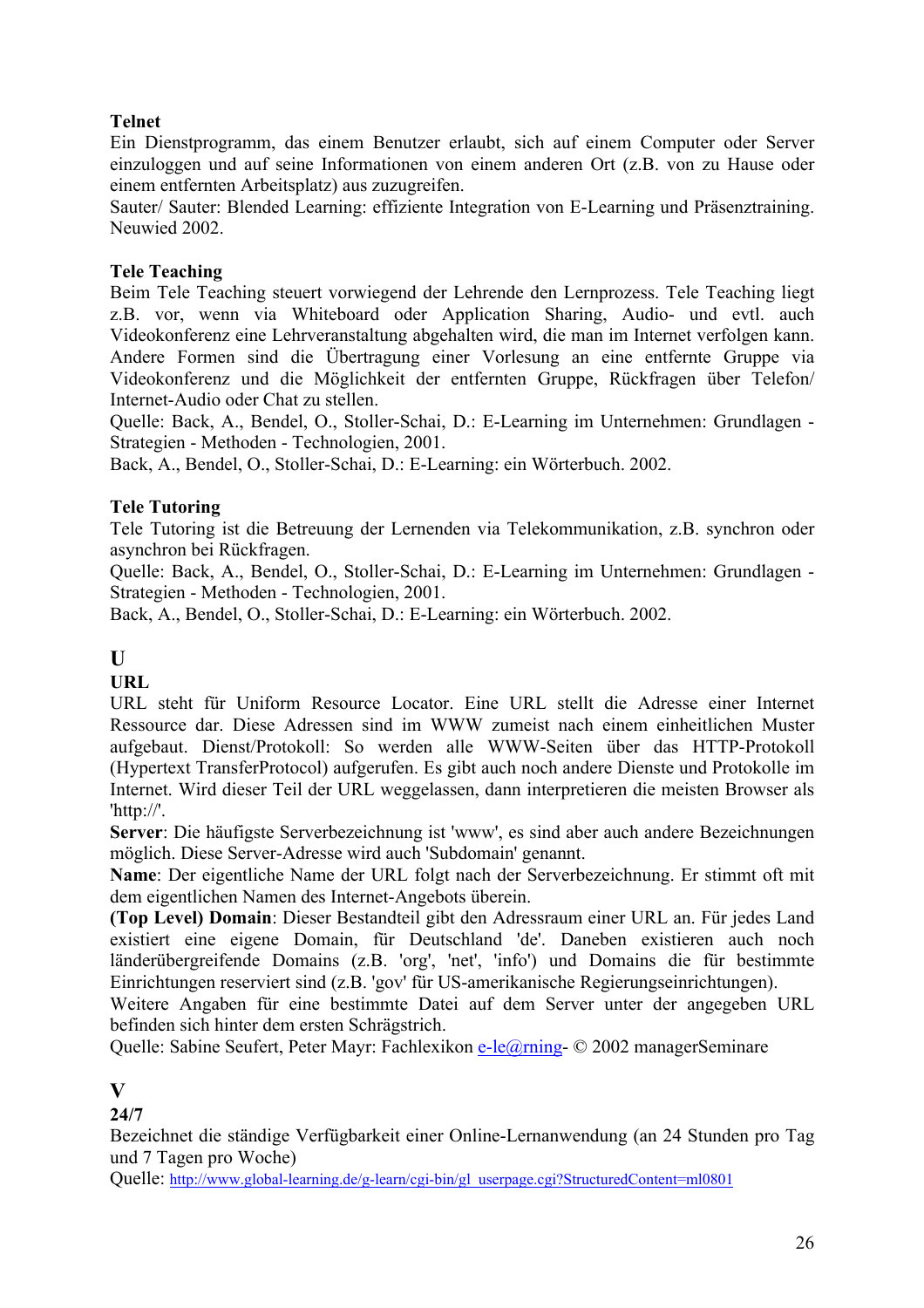#### <span id="page-26-0"></span>**Value Added Services**

Im E-Learning Kontext umfassen diese wertsteigernden Dienstleistungen die Ermittlung des Trainingsbedarfs, eine Schwächenanalyse im Bereich der Fähigkeiten des Personlas (skillgap-anlysis), den Aufbau eines Trainingsplanes, eine Effektivitätsanalyse des Trainings, Bereitstellung von Tools für berichte und Datensammlung, Betreeuung, Beratung zur Implementierung, Hosting und das Management von inter- und intranetbasierten Lernsystemen, die Integration von unternehmensweiten Trainingssystemen sowie anderen Dienstleistungen.

Sauter/ Sauter: Blended Learning: effiziente Integration von E-Learning und Präsenztraining. Neuwied 2002.

#### **Virtuelle Communities**

Virtuelle Communities sind Gemeinschaften, die sich in elektronischen Foren zu bestimmten Themen oder hinsichtlich bestimmter Probleme austauschen. Eine Community-Plattform kann neben Foren ein redaktionelles Angebot, Linklisten, Ressourcen aller Art etc. enthalten. Quelle: Bendel et al.: Arbeitsbericht des CC e-Learning der Universität St. Gallen, 2001. [http://www.learningcenter.unisg.ch](http://www.learningcenter.unisg.ch/)

#### **Virtuelle Konferenz**

Eine virtuelle Konferenz – als Synonym wird auch der Begriff Online-Konferenz verwendet – bezeichnet Tagungen, Veranstaltungen, die mit Hilfe neuer Informations- und Kommunikationsmedien durchgeführt werden und sich dabei an den Ablauf traditioneller Konferenzen anlehnen. Der Begriff der Webkonferenz beschränkt sich auf Veranstaltungen, die auf webbasierten Technologien aufbauen. Somit werden beispielsweise virtuelle Konferenzen, die auf reiner Videoübertragung beruhen, nicht unter den Begriff Webkonferenz geführt.

Quelle: Sabine Seufert, Peter Mayr: Fachlexikon [e-le@rning-](mailto:e-le@rning) © 2002 managerSeminare

#### **Virtuelle Teams**

Zunehmende Globalisierung und Internationalisierung führen dazu, dass Mitarbeiter räumlich verteilt auf der ganzen Welt gemeinsam zusammenarbeiten. Neue Geschäftsmodelle im Internetzeitalter erfordern neue Organisationsformen wie virtuelle Teams oder virtuelle **Communities** 

Der Begriff 'virtuelles Team' bzw. 'virtual team' hat sich dabei in nahezu allen Sprachen bereits etabliert. Man unterscheidet zwei Gestaltungsmerkmale die Virtualität von Teams bestimmen können:

1.Gemeinsame Zusammenarbeit über Raum-, Zeit- sowie auch

Organisationsgrenzen hinweg.

2.Verwendung von Technologien für die Teamarbeit.

Quelle: Sabine Seufert, Peter Mayr: Fachlexikon [e-le@rning-](mailto:e-le@rning) © 2002 managerSeminare

#### **Virtuelle Universität**

Der Begriff der 'virtuellen Universität' erfreut sich großerBeliebtheit und wird oft nicht einheitlich verwendet. Ursprünglich wurde der Begriff eng verknüpft mit der 'Fernuniversität' bzw. mit dem englischsprachen Pendant der 'Distance and Open University'. Eine der ältesten ist die Open University in Großbritannien, die ihr Studienangebot unbegrenzt einer breiten Masse an Studierenden, die nicht vor Ort residieren müssen, anbietet.

Mit zunehmender Verbreitung des Internets wird mittlerweile jedoch ein breites Spektrum unterschiedlicher Szenarien mit dem Begriff der virtuellen Universität assoziiert: Traditionelle, campus-basierte Universitäten, die Online-Komponenten, Online-Kurse oder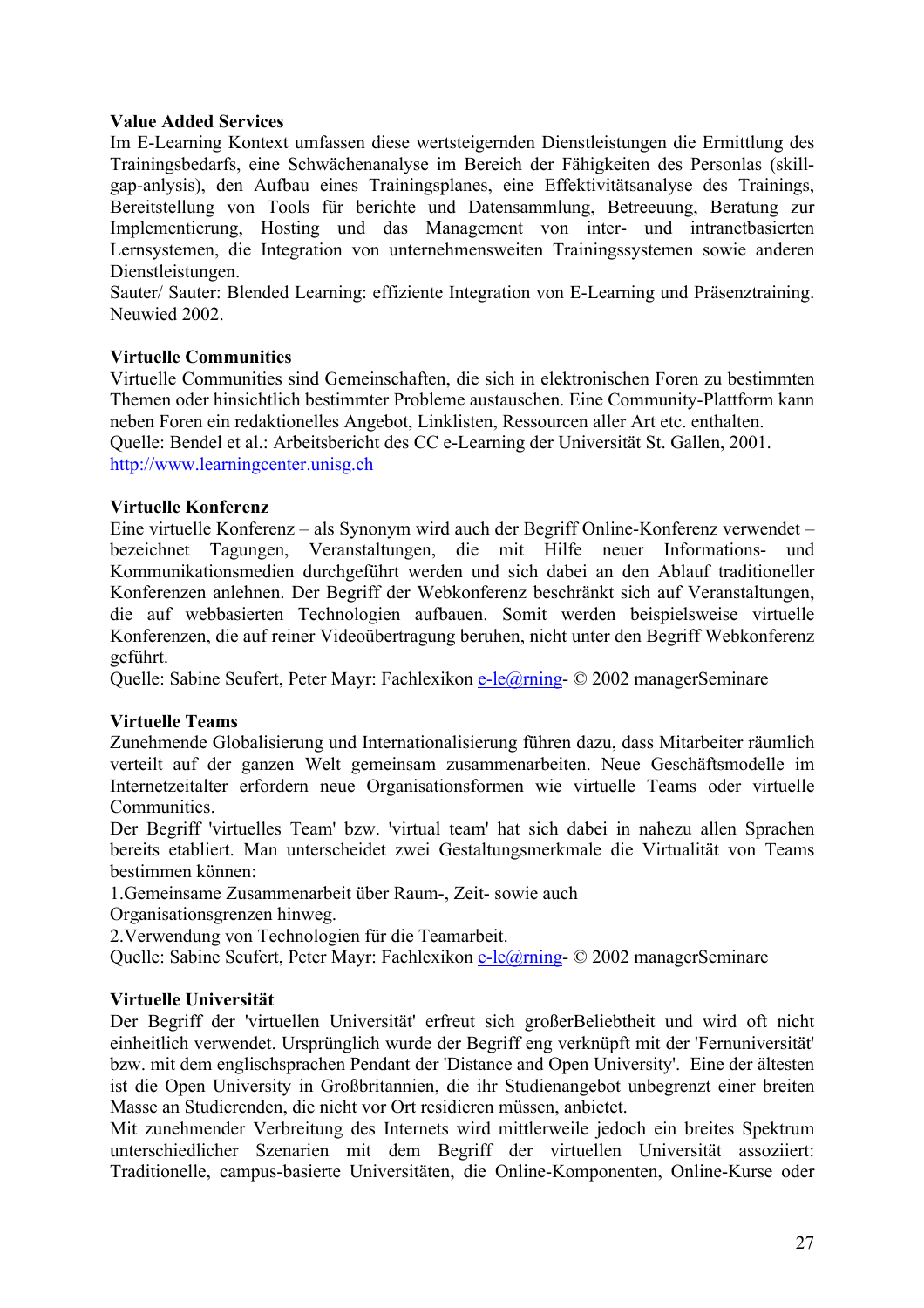<span id="page-27-0"></span>ganze Studiengänge via Internet anbieten, bis hin zu Universitäten, die die Präsenzuniversität gänzlich ablösen und ihr komplettes Kursprogramm unter 'einem virtuellen Dach' anbieten.

Unabhängig vom Szenario wird in jedem Fall jedoch damit die Vorstellung einer Veränderung der Aufgaben und Tätigkeitsbereiche der öffentlich verantworteten Universität verbunden. Der Übergang von einer traditionellen Universität bis hin zur 'Reinform virtuelle Universität' (d. h. das komplette Studium wird gänzlich im 'virtuellen Raum' vermittelt) kann als fließend betrachtet werden. Maßgeblich als konstituierendes Merkmal ist hierbei der vorherrschende Virtualisierungsgrad, der die Ausdehnung von Online-Aktivitäten einer Universität charakterisiert.

Quelle: Sabine Seufert, Peter Mayr: Fachlexikon [e-le@rning-](mailto:e-le@rning) © 2002 managerSeminare

#### **Virtuelles Klassenzimmer**

Lernplattformen, die ein 'virtuelles Klassenzimmer' (virtual Classroom) im Cyberspace abbilden, unterstützen synchrone Lernprozesse. Die Lerninhalte werden hierbei in Form von Live-Online-Kursen vermittelt. Alle Teilnehmer sind zur gleichen Zeit online und loggen sich in die gleiche Lernplattform ein, um direkt miteinander zu kommunizieren. Synchrones Lernen wird durch den Dozierenden geführt, der die Klassenkontrolle behält und durch integrierte, elektronische Funktionalitäten unterstützt wird, um beispielsweise einen Studierenden aufzurufen, der die elektronische Hand von einem entfernten Ort gehoben hat. Studierende und Dozierende haben die Möglichkeit ein Whiteboard zu benutzen, um den Fortschritt einer Arbeit zu sehen und gemeinsam Wissen auszutauschen. Anbieter von Lernplattformen für ein 'virtuelles Klassenzimmer' und Konferenztechnologien sind beispielsweise Centra Software, InterWise, LearnLinc Corporation, One Touch Systems und PlaceWare.

Einen Vergleich der virtuellen Klasssenzimmer von Centra, Interwise und Netucate stellte die Ausgabe 02/Februar 2003 Wirtschaft und Weiterbildung auf.

Quelle: Sabine Seufert, Peter Mayr: Fachlexikon [e-le@rning-](mailto:e-le@rning) © 2002 managerSeminare

## **W**

#### **WBT**

CBTs erfuhren mit dem Aufkommen des WWW eine Weiterentwicklung in Form des WBT. Sie werden nicht wie CBTs auf Datenträgern (Diskette, CD-ROM, DVD), sondern über Interbzw. Intranet zur Verfügung gestellt. Diese Form der Lernprogramme unterscheidet sich im Wesentlichen von ihren Vorgängern durch zwei Hauptmerkmale. WBTs benötigen zur Ausführung zumeist einen herkömmlichen WWW-Browser (z.B. Netscape, MS Internet Explorer, Opera); die Programme benutzen also die entsprechenden Standards (HTML, Java, Flash usw.). CBTs dagegen sind oft eigenständige Anwendungen. Durch die Anbindung an das Internet ist die Integration von Kommunikationskanälen einfacher und daher auch üblicher. Per E-Mail, Blackboards usw. kann der Lernende sowohl mit Tutoren als auch mit Lernkollegen kommunizieren.

Quelle: Sabine Seufert, Peter Mayr: Fachlexikon [e-le@rning-](mailto:e-le@rning) © 2002 managerSeminare

#### **WebQuests**

WebQuests können als eine Sonderform von fallbasiertem Lernen angesehen werden. Die Besonderheit dabei ist, dass das Lernen mit Informationsressourcen des Internets in einen pädagogischen Rahmen gestellt wird. Die Methode WebQuest stammt von B. Dodge, Professor für Educational Technologies an der San Diego State University. Er definiert WebQuests wie folgt:

'A WebQuest is an inquiry-oriented activity in which some or all of the information that learners interact with comes from resources on the internet, optionally supplemented with videoconferencing.'